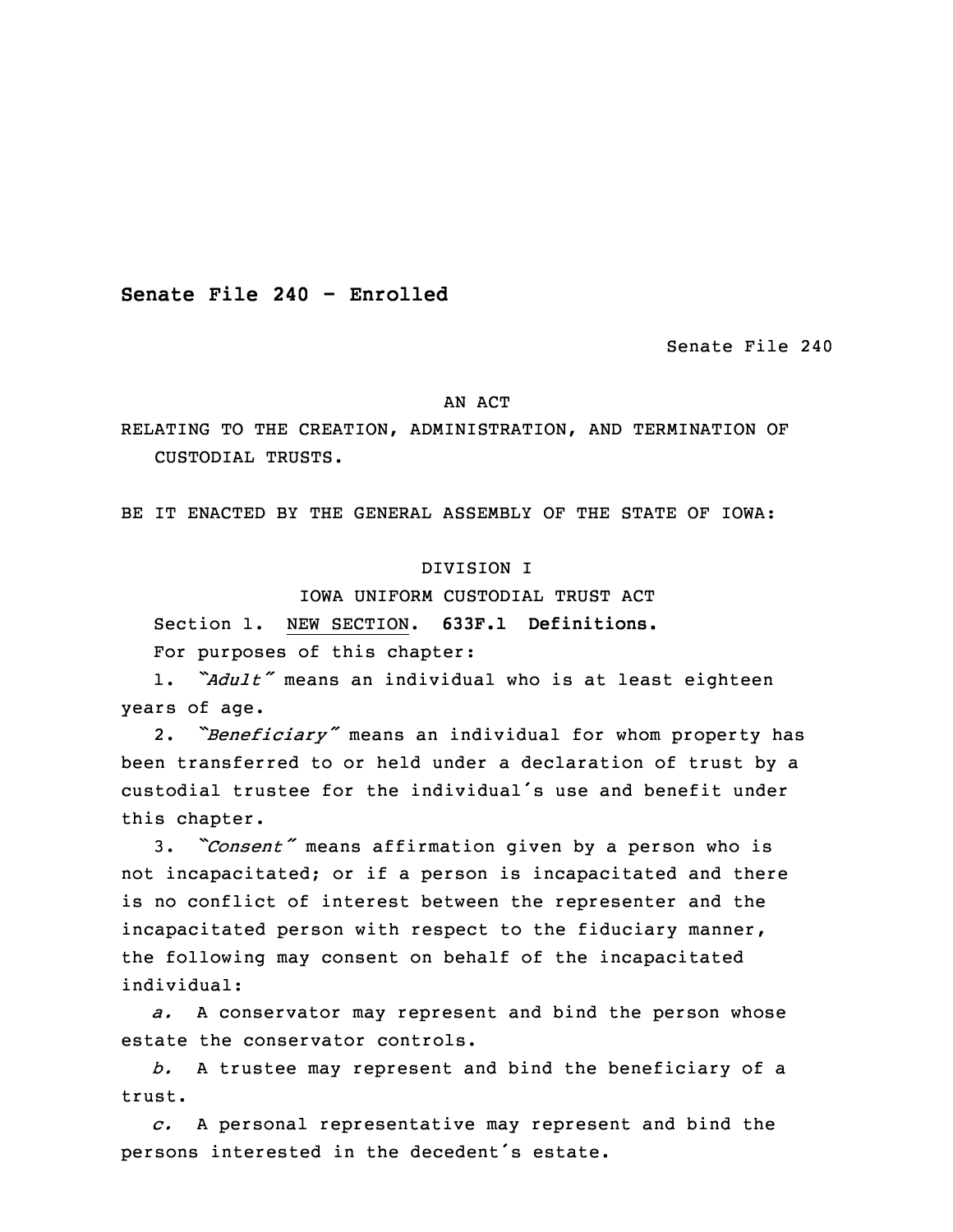d. If no conservator has been appointed, a parent may represent and bind <sup>a</sup> minor child.

<sup>25</sup> 4. *"Conservator"* means <sup>a</sup> person appointed or qualified by <sup>a</sup> court to manage the estate of an individual or a person legally authorized to perform substantially the same functions.

5. *"Court"* means the probate court of this state.

<sup>29</sup> 6. *"Custodial trust property"* means an interest in property transferred to or held under a declaration of trust by a custodial trustee under this chapter and the income from and proceeds of that interest.

<sup>33</sup> 7. *"Custodial trustee"* means <sup>a</sup> person designated as trustee of a custodial trust under this chapter or a substitute or successor to the person designated.

 8. *"Guardian"* means <sup>a</sup> person appointed or qualified by <sup>a</sup> court as <sup>a</sup> guardian of an individual, including <sup>a</sup> limited guardian, but not a person who is only a court visitor.

 9. *"Incapacitated"* means the inability of an individual to manage property or business affairs because the individual is any of the following:

a. An individual whose decision-making is so impaired that the individual is unable to make, communicate, or carry out important decisions concerning the individual's financial affairs.

*b.* Detailed or incarcerated in <sup>a</sup> penal system.

*c.* Outside the United States and unable to return.

d. A minor.

 10. *"Legal representative"* means <sup>a</sup> living person's agent acting under a durable financial power of attorney or conservator, a living or deceased person's trustee acting under a revocable trust created by such person, or a deceased person's personal representative.

<sup>19</sup> 11. *"Member of the beneficiary's family"* means the following persons who are competent adults at the time of acting hereunder, with such action to be taken in the following order of priority:

a. The surviving spouse, if not legally separated from the beneficiary, whose whereabouts are reasonably ascertainable.

25 *b.* The surviving child of the beneficiary, or, if there is more than one, a majority of the surviving children whose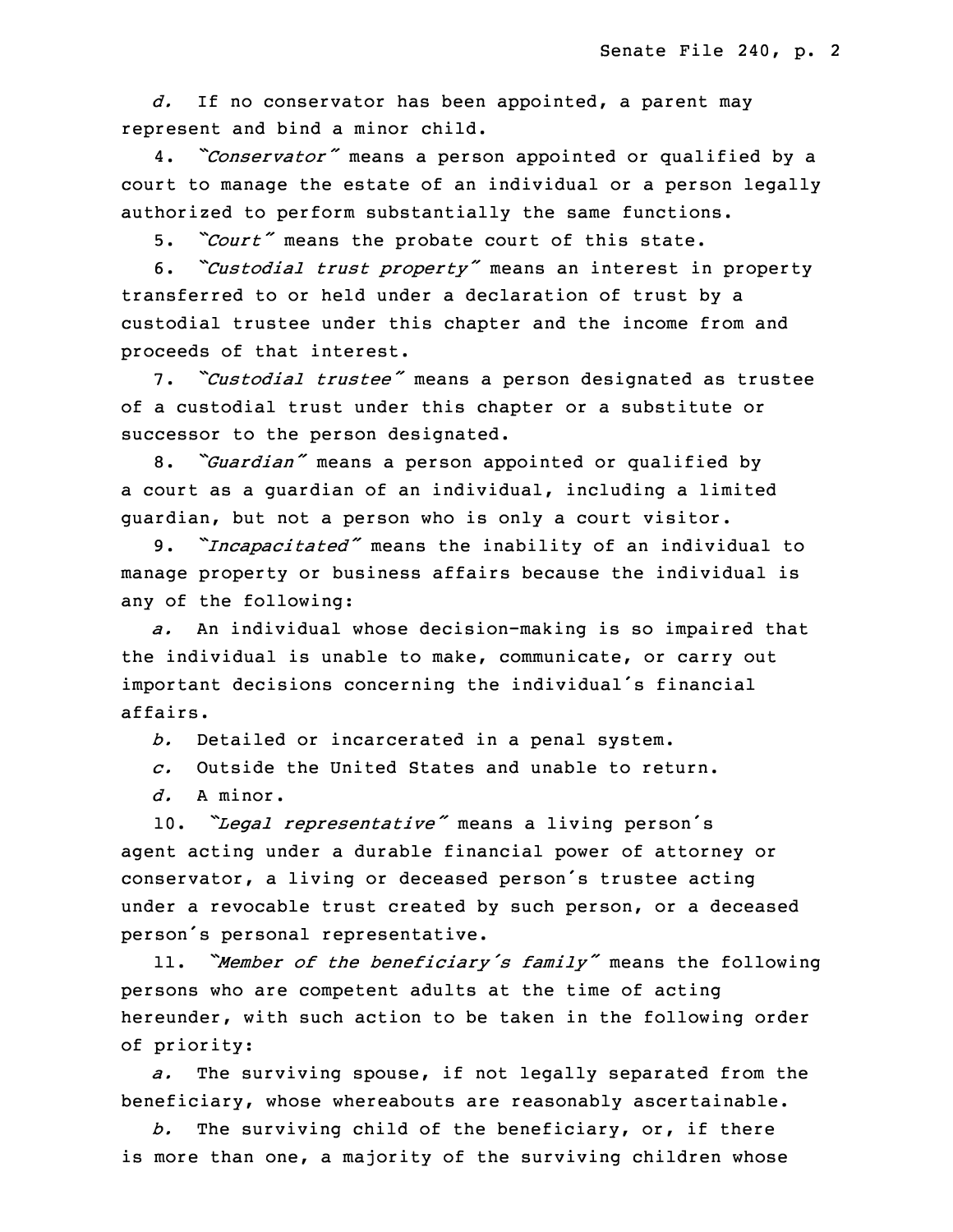whereabouts are reasonably ascertainable.

28 *c.* The surviving parents of the beneficiary whose whereabouts are reasonably ascertainable.

30 *d.* <sup>A</sup> surviving grandchild of the beneficiary, or if there is more than one, a majority of the surviving grandchildren whose whereabouts are reasonably ascertainable.

33 *e.* <sup>A</sup> surviving sibling of the beneficiary, or if there is more than one, a majority of the surviving siblings whose whereabouts are reasonably ascertainable.

 *f.* <sup>A</sup> surviving grandparent of the beneficiary, or if there is more than one, <sup>a</sup> majority of the surviving grandparents whose whereabouts are reasonably ascertainable.

 *g.* <sup>A</sup> person in the next degree of kinship to the beneficiary in the order named by law who would inherit the estate of the beneficiary under the rules of inheritance for intestate succession, or if there is more than one, a majority of such surviving persons whose whereabouts are reasonably ascertainable.

12. *"Person"* means an individual, corporation, business trust, estate, trust, partnership, joint venture, association, or any other legal or commercial entity.

<sup>13</sup> 13. *"Personal representative"* means an executor, administrator, or special administrator of <sup>a</sup> decedent's estate, a person legally authorized to perform substantially the same functions, or a successor to any of them as defined in section 633.3.

<sup>18</sup> 14. *"State"* means <sup>a</sup> state, territory, or possession of the United States, the District of Columbia, or the Commonwealth of Puerto Rico.

 15. *"Transferor"* means <sup>a</sup> person who creates <sup>a</sup> custodial trust by transfer or declaration.

<sup>23</sup> 16. *"Trust company"* means <sup>a</sup> financial institution, corporation, or other legal entity, authorized to exercise general trust powers.

26 Sec. 2. NEW SECTION. **633F.2 Custodial trust —— general.**

1. A person may create a custodial trust of property by a written transfer of the property to another person, evidenced by registration or by other instrument of transfer, executed in any lawful manner, naming as beneficiary, an individual who may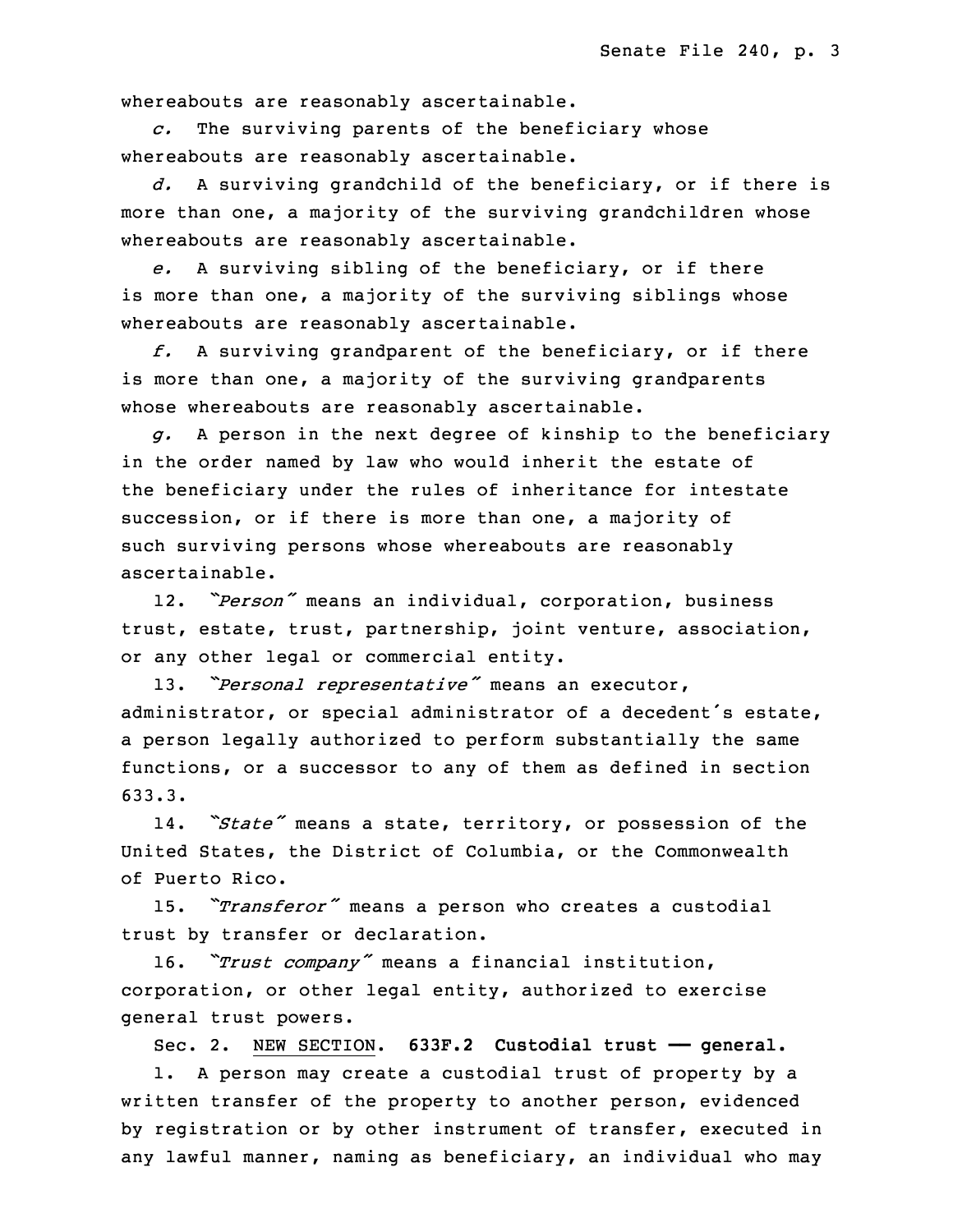be the transferor, in which the transferee is designated, in substance, as custodial trustee under this chapter.

2. A person may create a custodial trust of property by a written declaration, evidenced by registration of the property or by other instrument of declaration executed in any lawful manner, describing the property and naming as beneficiary an individual other than the declarant, in which the declarant as titleholder is designated, in substance, as custodial trustee under this chapter. <sup>A</sup> registration or other declaration of trust for the sole benefit of the declarant is not a custodial trust under this chapter.

3. Title to custodial trust property is in the custodial trustee and the beneficial interest is in the beneficiary.

4. Except as provided in subsection 5, a transferor shall not terminate a custodial trust.

 5. The beneficiary, if not incapacitated, or the legal representative of an incapacitated beneficiary, may terminate a custodial trust by delivering to the custodial trustee a writing signed by the beneficiary or legal representative declaring the termination. If not previously terminated, the custodial trust terminates on the death of the beneficiary.

6. Any person may augment existing custodial trust property by the addition of other property pursuant to this chapter, only upon receipt and acceptance by the custodial trustee.

7. The transferor may designate, or authorize the designation of, <sup>a</sup> successor custodial trustee in the trust instrument.

8. This chapter does not displace or restrict other means of creating trusts. <sup>A</sup> trust whose terms do not conform to this chapter may be enforceable according to its terms under other law.

27 Sec. 3. NEW SECTION. **633F.3 Custodial trustee for future** 28 **payment or transfer.**

1. A person having the right to designate the recipient of property payable or transferable upon a future event may create a custodial trust upon the occurrence of the future event by designating in writing the recipient, followed in substance by: "as custodial trustee for \_\_\_\_\_\_\_\_\_\_\_\_\_\_\_\_\_\_ (name of beneficiary) under the Iowa Uniform Custodial Trust Act".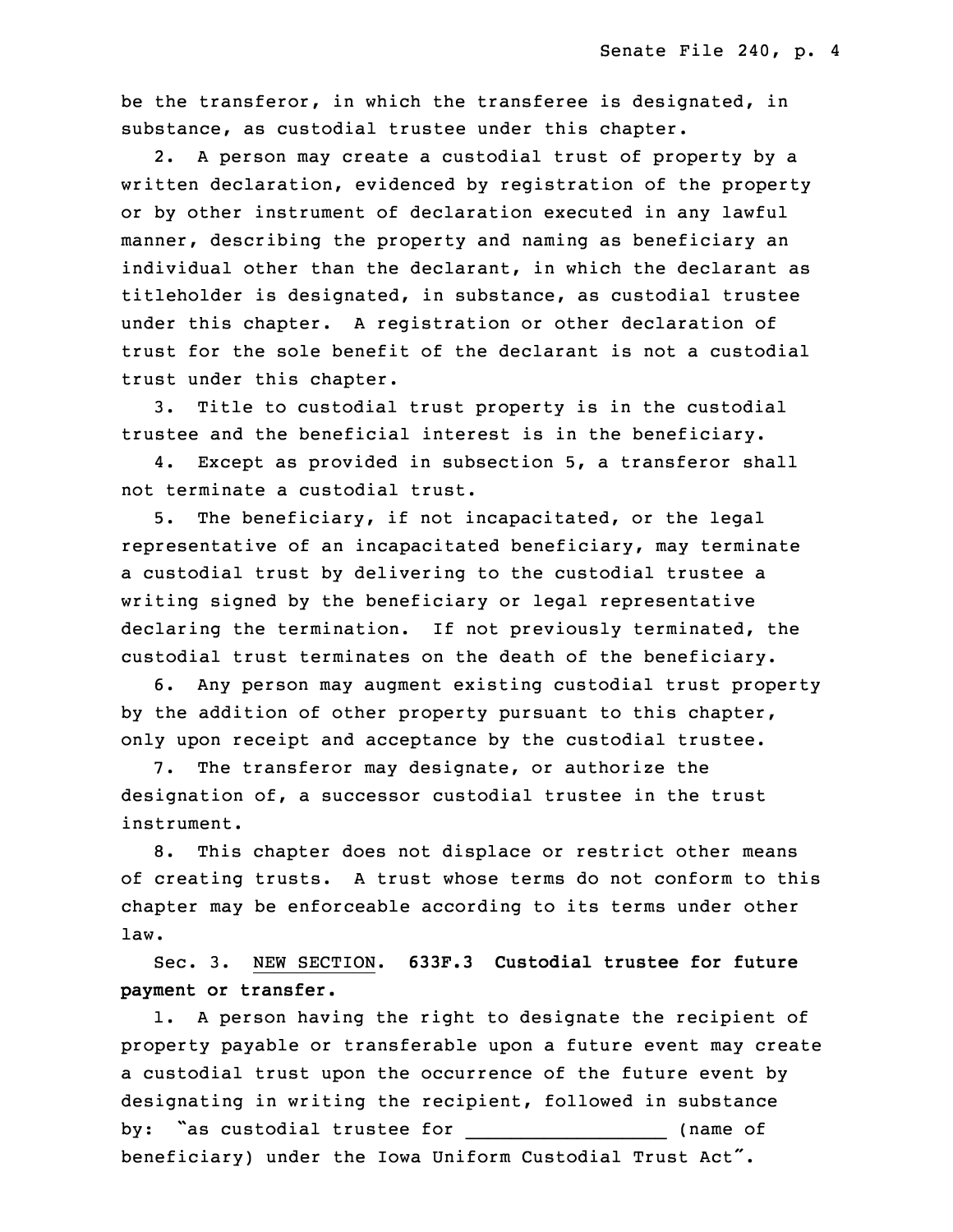2. Persons may be designated as substitute or successor custodial trustees to whom the property must be paid or transferred in the order named if the first designated custodial trustee is unable or unwilling to serve.

 3. <sup>A</sup> designation under this section may be made in <sup>a</sup> will, a trust, a multiple-party account, an insurance policy, an instrument exercising a power of appointment, or a writing designating a beneficiary of contractual rights. Otherwise, to be effective, the designation must be registered with or delivered to the fiduciary, payor, issuer, or obligor of the future right.

 Sec. 4. NEW SECTION. **633F.4 Form and effect of receipt and acceptance by custodial trustee —— jurisdiction.**

1. Obligations of a custodial trustee, including the obligation to follow directions of the beneficiary, arise under this chapter upon the custodial trustee's acceptance, express or implied, of the custodial trust property.

2. The custodial trustee's acceptance may be evidenced by a writing stating in substance:

19 CUSTODIAL TRUSTEE'S RECEIPT AND ACCEPTANCE

I, \_\_\_\_\_\_\_\_ (name of custodial trustee) acknowledge receipt of the custodial trust property described below or in the attached instrument and accept the custodial trust as custodial 23 trustee for \_\_\_\_\_\_\_\_\_\_\_\_\_\_\_\_\_\_ (name of beneficiary) under the Iowa Uniform Custodial Trust Act. I undertake to administer and distribute the custodial trust property pursuant to the 26 Iowa Uniform Custodial Trust Act. My obligations as custodial trustee are subject to the directions of the beneficiary unless the beneficiary is designated as, is, or becomes incapacitated. The custodial trust property consists of

Dated:

(Signature of Custodial Trustee)

 $\overline{\phantom{a}}$  , and the contribution of the contribution of the contribution of the contribution of the contribution of the contribution of the contribution of the contribution of the contribution of the contribution of the

 $\blacksquare$ 

3. Upon accepting custodial trust property, a person designated as custodial trustee under this chapter is subject to personal jurisdiction of the court with respect to any matter relating to the custodial trust.

 Sec. 5. NEW SECTION. **633F.5 Transfer to custodial trustee** 3 **by fiduciary or obligor —— facility of payment.**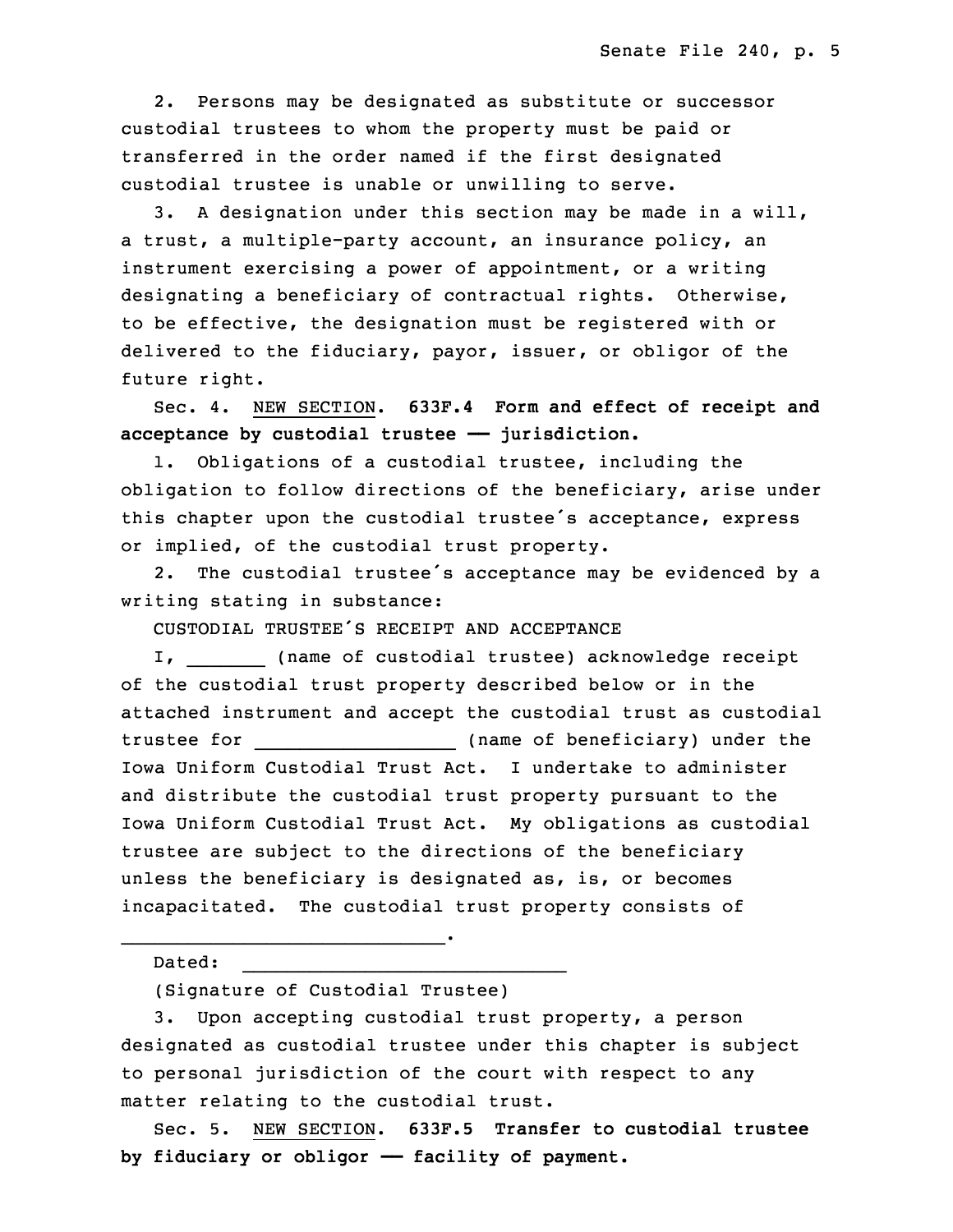1. Unless otherwise directed by an instrument designating a custodial trustee pursuant to section 633F.3, a person, including a fiduciary other than a custodial trustee, who holds property of or owes a debt to an incapacitated individual may make a transfer to a beneficiary's legal representative and if none, to a member of the beneficiary's family, or a trust company, as custodial trustee for the use and benefit of the incapacitated individual. If the value of the property or the debt exceeds fifty thousand dollars, the transfer is not effective unless authorized by the court.

 2. <sup>A</sup> written acknowledgment of delivery, signed by <sup>a</sup> custodial trustee, is a sufficient receipt and discharge for property transferred to the custodial trustee pursuant to this section.

18 Sec. 6. NEW SECTION. **633F.6 Single beneficiaries ——** 19 **separate trust accounts.**

1. Beneficial interests in a custodial trust shall not be created for multiple beneficiaries.

 2. All custodial trust property held under this chapter by the same custodial trustee for the use and benefit of a single beneficiary may be administered as <sup>a</sup> single custodial trust.

25 Sec. 7. NEW SECTION. **633F.7 General duties of custodial** 26 **trustee.**

1. If appropriate, a custodial trustee shall register or record the instrument vesting title to custodial trust property.

2. If the beneficiary is not incapacitated, a custodial trustee shall follow the directions of the beneficiary in the management, control, investment, or retention of the custodial trust property. In the absence of effective contrary direction by the beneficiary while not incapacitated, the custodial trustee shall observe the prudent investment standards set forth in section 633.123. However, <sup>a</sup> custodial trustee, in the custodial trustee's discretion, may retain any custodial trust property received from the transferor. If a custodial trustee has <sup>a</sup> special skill or expertise or is named custodial trustee on the basis of representation of a special skill or expertise, the custodial trustee shall use that skill or expertise.

3. Subject to subsection 2, a custodial trustee shall take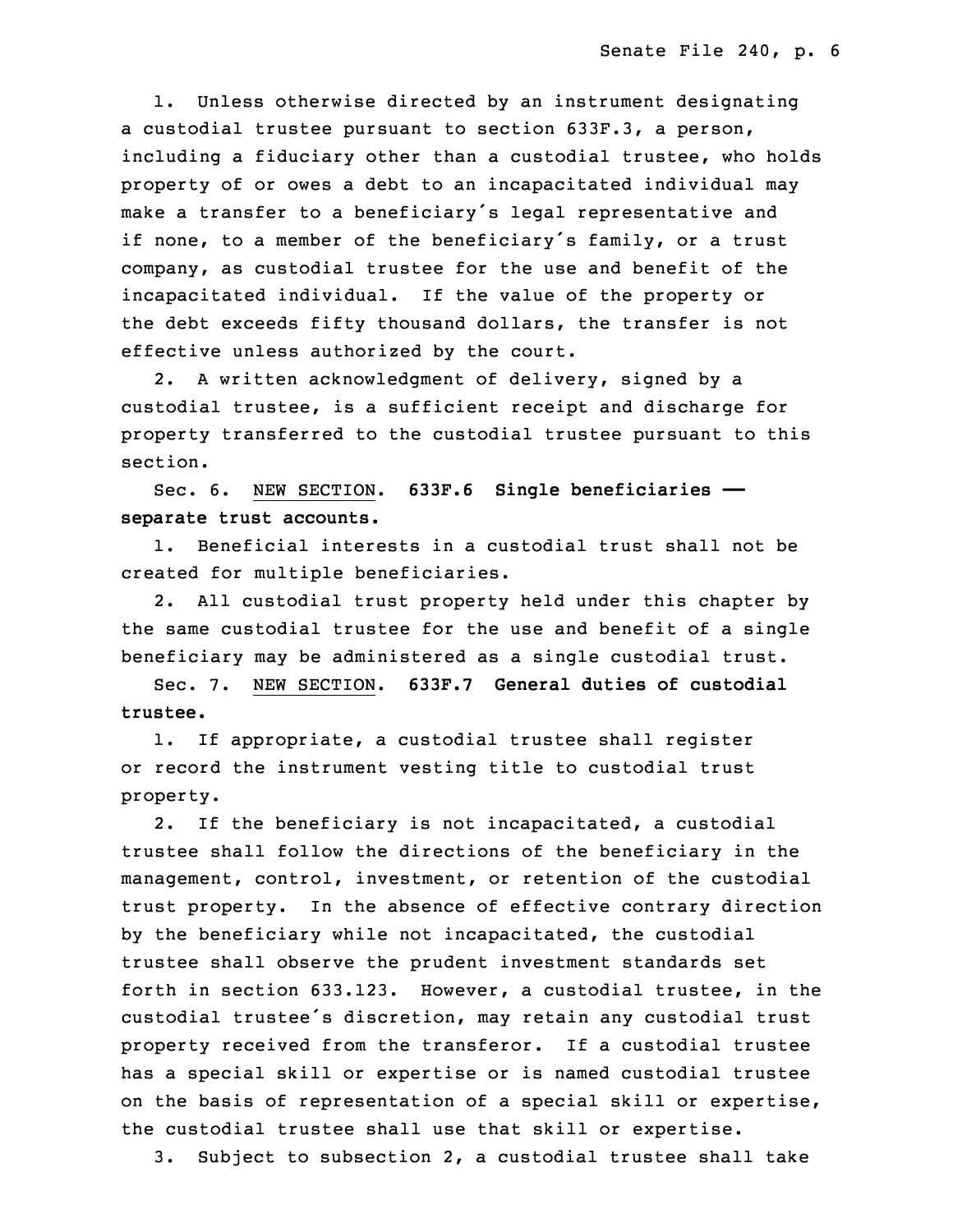control of and collect, hold, manage, invest, and reinvest custodial trust property.

4. A custodial trustee at all times shall keep custodial trust property of which the custodial trustee has control, separate from all other property in <sup>a</sup> manner sufficient to identify it clearly as custodial trust property of the beneficiary. Custodial trust property, the title to which is subject to recordation, is so identified if an appropriate instrument so identifying the property is recorded, and custodial trust property subject to registration is so identified if it is registered, or held in an account in the name of the custodial trustee, designated in substance: "as 20 custodial trustee for \_\_\_\_\_\_\_\_\_\_\_\_\_\_\_\_\_\_ (name of beneficiary) under the Iowa Uniform Custodial Trust Act".

 5. <sup>A</sup> custodial trustee shall keep records of all transactions with respect to custodial trust property, including information necessary for the preparation of tax returns, and shall make the records and information available at reasonable times to the beneficiary or legal representative of the beneficiary.

6. The exercise of a durable power of attorney for an incapacitated beneficiary is not effective to terminate or direct the administration or distribution of a custodial trust.

31 Sec. 8. NEW SECTION. **633F.8 General powers of custodial** 32 **trustee.**

1. A custodial trustee, acting in a fiduciary capacity, has all the rights and powers over custodial trust property which an unmarried adult owner has over individually owned property, but <sup>a</sup> custodial trustee may exercise those rights and powers in <sup>a</sup> fiduciary capacity only.

2. This section does not relieve a custodial trustee from liability for <sup>a</sup> violation of section 633F.7.

5 Sec. 9. NEW SECTION. **633F.9 Use of custodial trust** 6 **property.**

1. A custodial trustee shall pay to the beneficiary or expend for the beneficiary's use and benefit so much or all of the custodial trust property as the beneficiary while not incapacitated may direct from time to time.

2. If the beneficiary is incapacitated, the custodial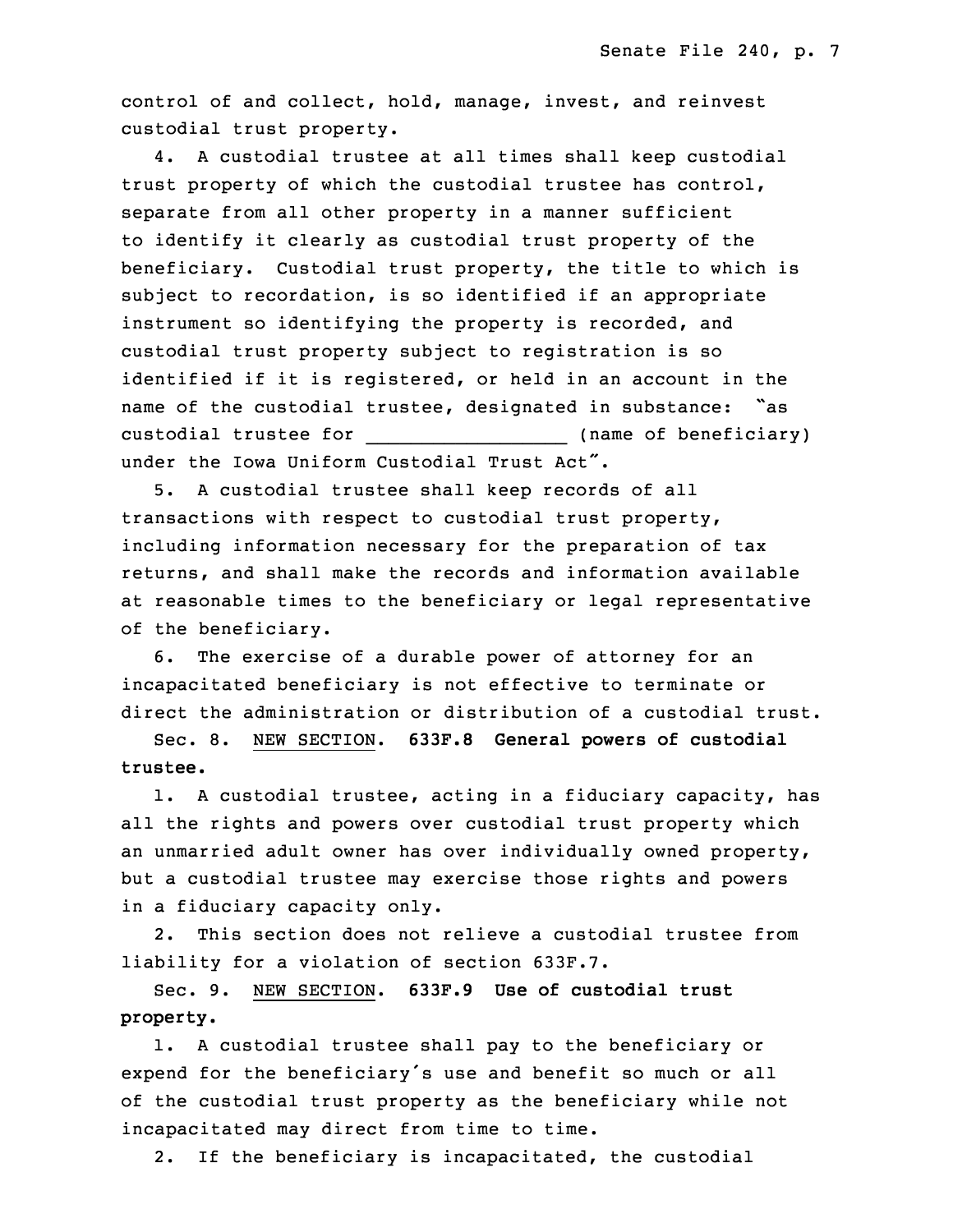trustee shall expend so much or all of the custodial trust property as the custodial trustee considers advisable for the use and benefit of the beneficiary and individuals who are legally entitled to support by the beneficiary. Expenditures may be made in the manner, when, and to the extent that the custodial trustee determines suitable and proper, without court order and without regard to other support, income, or property of the beneficiary.

3. To facilitate distributions to the beneficiary, a custodial trustee may establish checking, savings, or other similar accounts of reasonable amounts under which either the custodial trustee or the beneficiary, if authorized, may withdraw funds from, or draw checks against, the accounts in amounts authorized by the custodian. Funds withdrawn from, or checks written against, the account by the beneficiary are distributions of custodial trust property by the custodial trustee to the beneficiary.

29 Sec. 10. NEW SECTION. **633F.10 Determination of incapacity** 30 **—— effect.**

1. The custodial trustee shall administer the custodial trust as for an incapacitated beneficiary in any of the following circumstances:

34 *a.* The custodial trust was created under section 633F.5.

35 *b.* The transferor has so directed in the instrument creating the custodial trust.

 *c.* The custodial trustee has determined that the beneficiary is incapacitated.

 2. <sup>A</sup> custodial trustee may determine that the beneficiary is incapacitated in reliance upon any of the following:

a. Previous direction or authority given by the beneficiary while not incapacitated, including direction or authority pursuant to a durable power of attorney.

<sup>9</sup> *b.* Written documentation from the beneficiary's physician.

c. Other persuasive evidence.

 3. If <sup>a</sup> custodial trustee for an incapacitated beneficiary reasonably concludes that the beneficiary's incapacity has ceased, or that circumstances concerning the beneficiary's ability to manage property and business affairs have changed since the creation of a custodial trust directing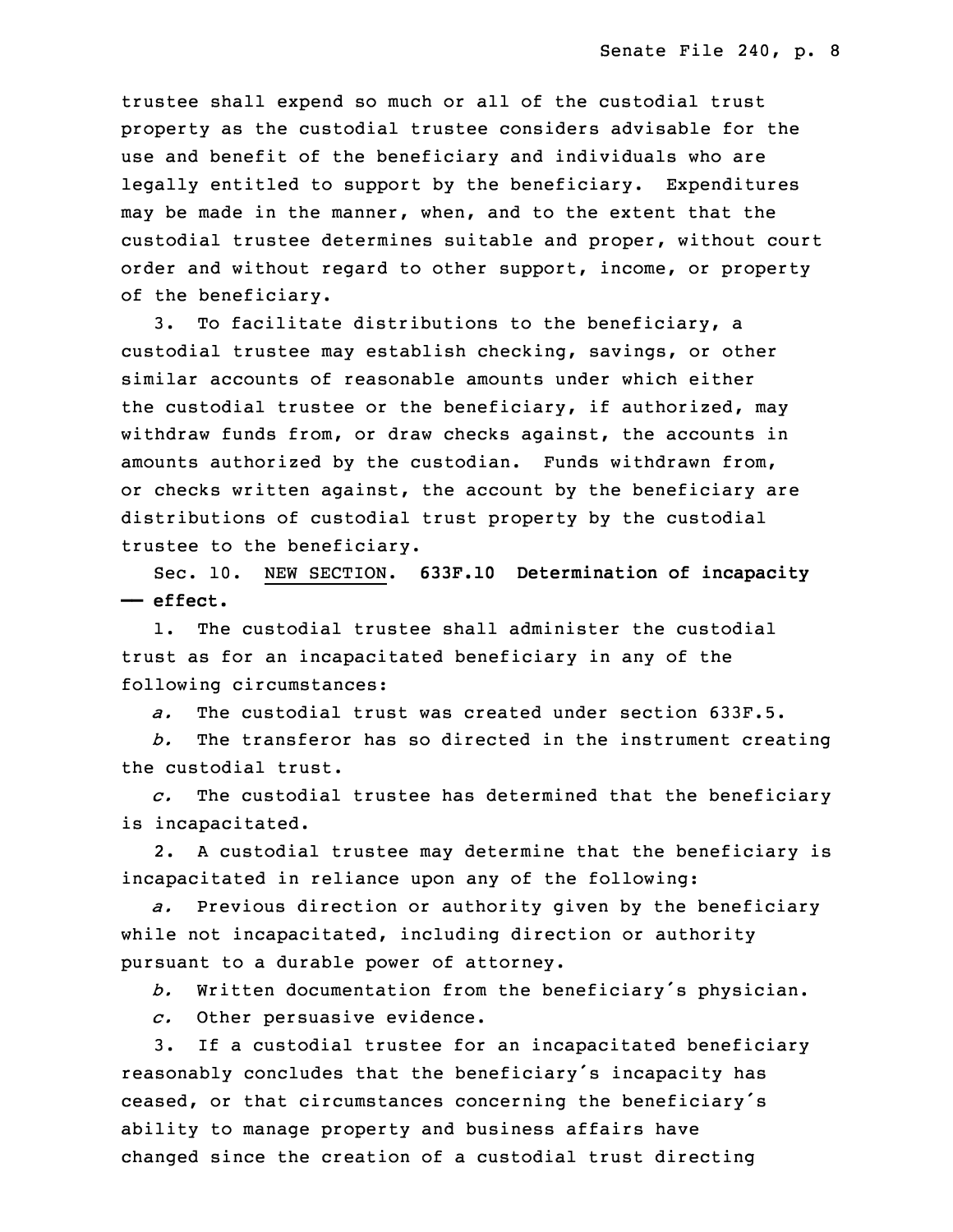administration as for an incapacitated beneficiary, the custodial trustee may administer the trust as for a beneficiary who is not incapacitated.

4. On petition of the beneficiary, the custodial trustee, or other person interested in the custodial trust property or the welfare of the beneficiary, the court shall determine whether the beneficiary is incapacitated.

5. Absent determination of incapacity of the beneficiary under subsection 2 or 4, <sup>a</sup> custodial trustee who has reason to believe that the beneficiary is incapacitated shall administer the custodial trust in accordance with the provisions of this chapter applicable to an incapacitated beneficiary.

6. Incapacity of a beneficiary does not terminate the custodial trust, any designation of a successor custodial trustee, rights or powers of the custodial trustee, or any immunities of third persons acting on instructions of the custodial trustee.

33 Sec. 11. NEW SECTION. **633F.11 Exemption of third person** 34 **from liability.**

1. A third person in good faith and without a court order may act on instructions of, or otherwise deal with, <sup>a</sup> person purporting to make <sup>a</sup> transfer as, or purporting to act in the capacity of, a custodial trustee.

 2. <sup>A</sup> third person who receives instructions from the purported custodial trustee may require such custodial trustee to provide proof of their identity and a certification of trust or copies of those excerpts from the original trust instrument and amendments to the original trust instrument which designate the currently acting custodial trustee and confer upon the custodial trustee the power to act in the pending transaction.

 3. If <sup>a</sup> certification of trust is provided, it must do all of the following:

a. State the names of all the currently acting trustees.

 *b.* If there is more than one currently acting trustee, state whether the trustees may act individually or must act by majority decision or must act by unanimous decision.

17 *c.* State that the trust has not been revoked, modified, or amended in any manner that would cause the representations in the certification of trust to be incorrect.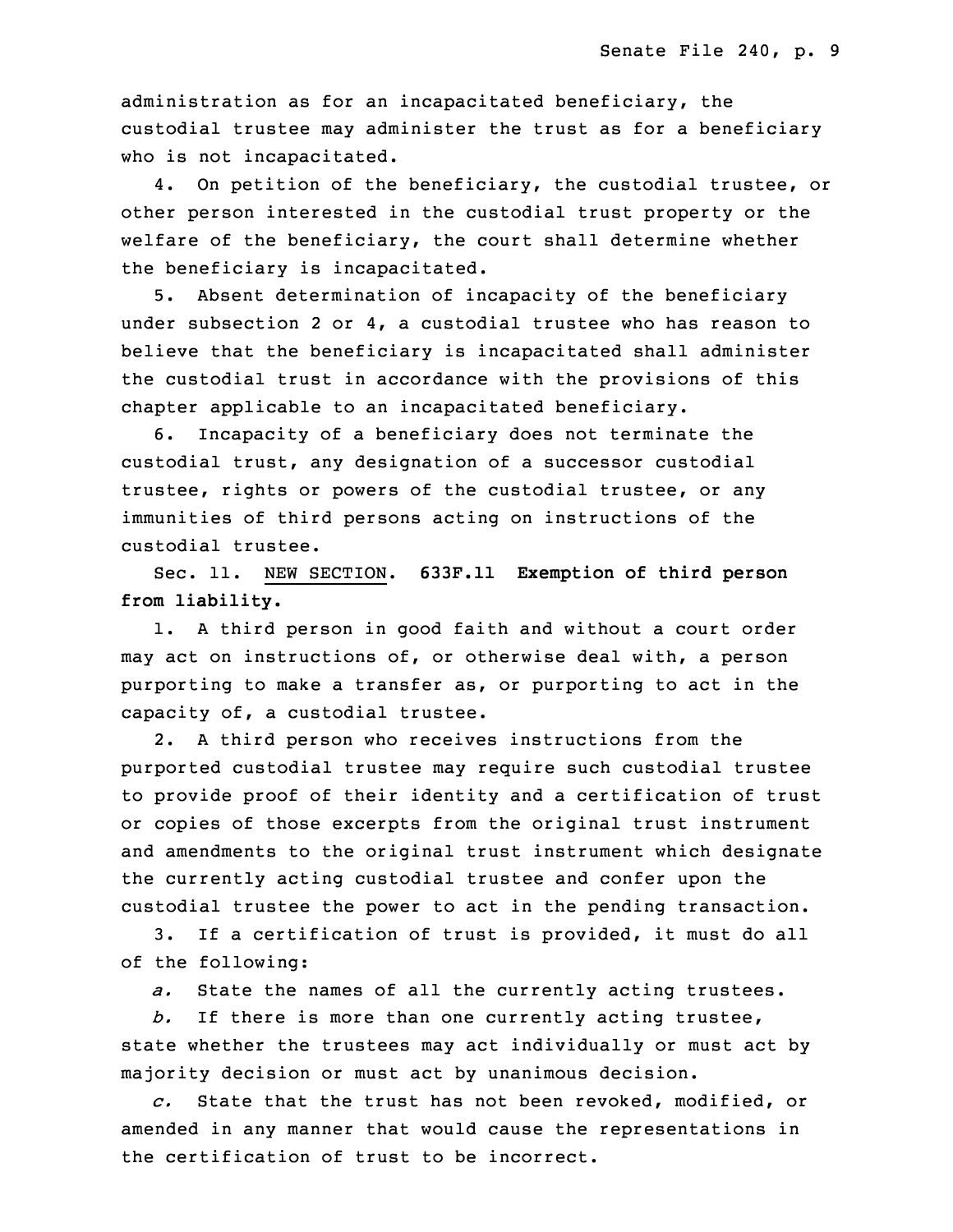d. Be signed by a currently acting trustee or the attorney of <sup>a</sup> currently acting trustee.

 *e.* Be dated and certified under penalty of perjury and pursuant to the laws of the state of Iowa that it is true and correct, or subscribed and sworn to under penalty of perjury before a notary public as provided in chapter 9B.

26 *f.* <sup>A</sup> third person who acts in reliance upon the information provided by the custodial trustee, after taking reasonable steps to verify the identity of the custodial trustee and without knowledge that the representations contained in the certification are incorrect, is not liable to any person for so acting and may assume without inquiry the existence of the facts contained in the certification. The period of time to verify the identity of the trustee shall not exceed ten business days from the date the third person received the requested information. Knowledge shall not be inferred solely from the fact that <sup>a</sup> copy of all or part of the trust instrument is held by the third person relying upon the trust certification. A transaction, and a lien created by a transaction, entered into by the custodial trustee and <sup>a</sup> person acting in reliance upon a certification of trust is enforceable against the trust assets.

4. A third person who makes a demand for information from the custodial trustee beyond that set forth in subsection 2 shall be liable for damages, including attorney fees, incurred as a result of the refusal to accept the information provided, if the court determines that the third person acted unreasonably in requesting such additional information.

5. If a custodial trustee has provided the information set forth in subsection 2, and the third person refuses to follow the instructions provided by the custodial trustee within the time period set forth in subsection  $4$ , the custodial trustee may bring an action under this subsection and the court may award any or all of the following to the custodial trustee:

a. Any damages sustained by the trust.

b. The costs of the action.

 *c.* <sup>A</sup> penalty in an amount of not less than five hundred dollars and not more than ten thousand dollars.

23 *d.* Reasonable attorney fees, based on the value of the time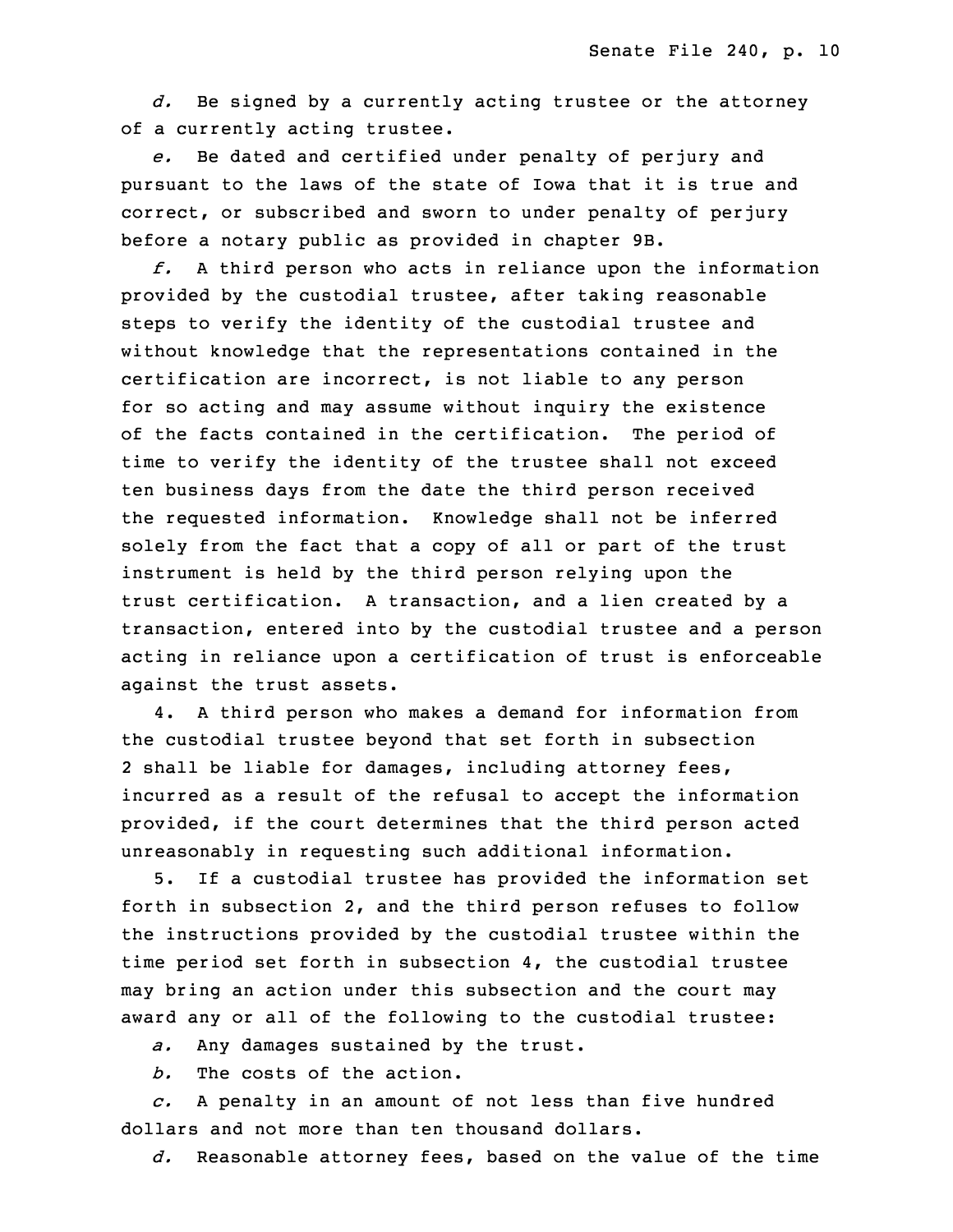reasonably expended by the attorney and not on the amount of the recovery on behalf of the custodial trustee.

6. An action shall not be brought under this subsection more than one year after the date of the occurrence of the alleged violation.

29 Sec. 12. NEW SECTION. **633F.12 Liability to third person.**

1. A claim based on a contract entered into by a custodial trustee acting in a fiduciary capacity, an obligation arising from the ownership or control of custodial trust property, or a tort committed in the course of administering the custodial trust, may be asserted by a third person against the custodial trust property by proceeding against the custodial trustee in a fiduciary capacity, whether or not the custodial trustee or the beneficiary is personally liable.

2. A custodial trustee is not personally liable to a third person for any of the following:

5 *a.* On <sup>a</sup> contract properly entered into in <sup>a</sup> fiduciary capacity unless the custodial trustee fails to reveal that capacity or to identify the custodial trust in the contract.

8 *b.* For an obligation arising from control of custodial trust property or for a tort committed in the course of the administration of the custodial trust unless the custodial trustee is personally at fault.

 3. <sup>A</sup> beneficiary is not personally liable to <sup>a</sup> third person for an obligation arising from beneficial ownership of custodial trust property or for <sup>a</sup> tort committed in the course of administration of the custodial trust unless the beneficiary is personally in possession of the custodial trust property giving rise to the liability or is personally at fault.

4. Subsections 2 and 3 do not preclude actions or 19 proceedings to establish liability of the custodial trustee or beneficiary to the extent the person sued is protected as the insured by liability insurance.

 Sec. 13. NEW SECTION. **633F.13 Declination, resignation,** 23 **incapacity, death, or removal of custodial trustee —— designation of successor custodial trustee.**

1. Before accepting the custodial trust property, a person designated as custodial trustee may decline to serve by notifying the person who made the designation, the transferor,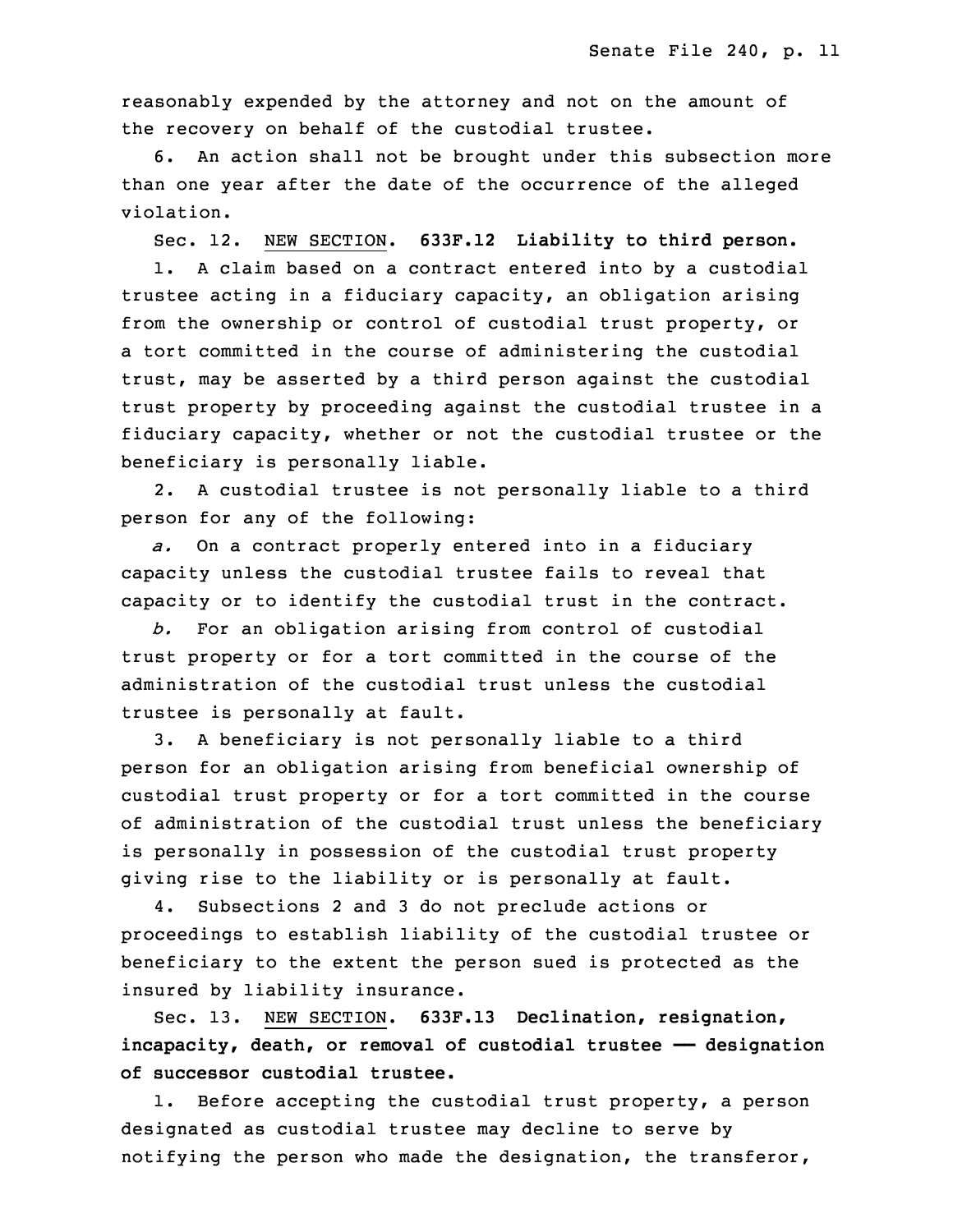or the transferor's legal representative. If an event giving rise to a transfer has not occurred, the substitute custodial trustee designated under section 633F.3 becomes the custodial trustee, or, if a substitute custodial trustee has not been designated, the person who made the designation may designate a substitute custodial trustee pursuant to section 633F.3. In other cases, the transferor or the transferor's legal representative may designate a substitute custodial trustee.

 2. <sup>A</sup> custodial trustee who has accepted the custodial trust property may resign by doing all of the following:

a. Delivering written notice to a successor custodial trustee, if any, the beneficiary and, if the beneficiary is incapacitated, to the beneficiary's legal representative, if any.

b. Transferring or registering, or recording an appropriate instrument relating to, the custodial trust property, in the name of, and delivering the records to, the successor custodial trustee identified under subsection 3.

 3. If <sup>a</sup> custodial trustee or successor custodial trustee is ineligible, resigns, dies, or becomes incapacitated, the successor designated under section 633F.2, subsection 7, or section 633F.3 becomes custodial trustee. If there is no effective provision for a successor, the beneficiary if not incapacitated, or the legal representative of an incapacitated beneficiary, may designate a successor custodial trustee. If the beneficiary is not incapacitated, but fails to act within ninety days after the ineligibility, resignation, death, or incapacity of the custodial trustee, or if the beneficiary is incapacitated and the beneficiary's legal representative fails to act within ninety days after the ineligibility, resignation, death, or incapacity of the custodial trustee, then the beneficiary's legal representative becomes successor custodial trustee. If the beneficiary does not have a legal representative or the legal representative fails to act, the resigning custodial trustee may designate a successor custodial trustee.

4. If a successor custodial trustee is not designated pursuant to subsection 3, the transferor, the legal representative of the transferor or of the custodial trustee,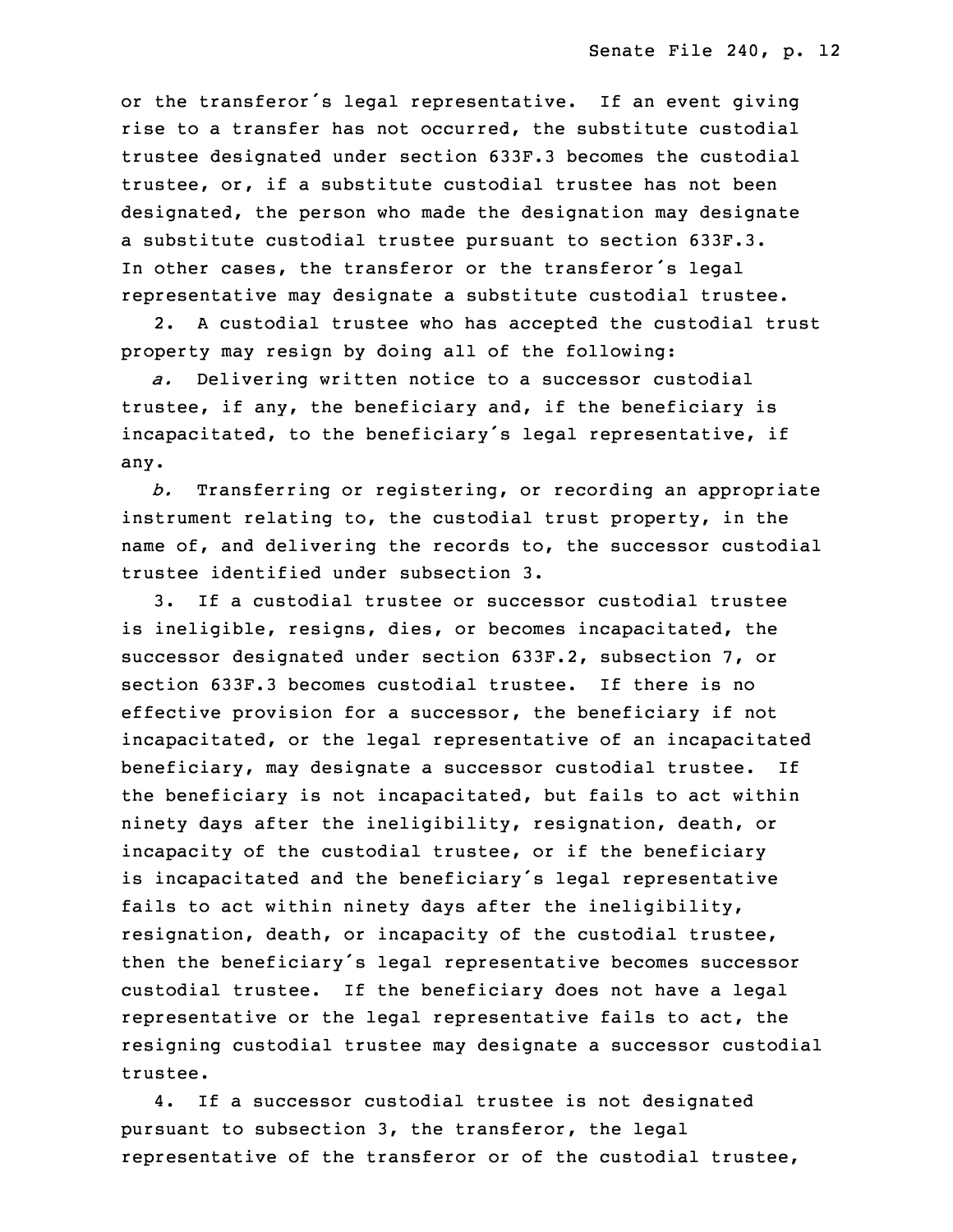a beneficiary's legal representative and if none, a member of the beneficiary's family, a person interested in the custodial trust property may petition the court to designate a successor custodial trustee.

 5. <sup>A</sup> custodial trustee who declines to serve or resigns, or the legal representative of <sup>a</sup> deceased or incapacitated custodial trustee, as soon as practicable, shall put the custodial trust property and records in the possession and control of the successor custodial trustee. The successor custodial trustee may enforce the obligation to deliver custodial trust property and records and becomes responsible for each item as received.

6. A substitute custodial trustee designated under section 633F.3, the beneficiary, the beneficiary's legal representative and if none, <sup>a</sup> member of the beneficiary's family, <sup>a</sup> person interested in the custodial trust property, may petition the court to remove the custodial trustee for cause and designate <sup>a</sup> successor custodial trustee, to require the custodial trustee to furnish a bond or other security for the faithful performance of fiduciary duties, or for other appropriate relief.

18 Sec. 14. NEW SECTION. **633F.14 Expenses, compensation, and** 19 **bond of custodial trustee.**

Except as otherwise provided in the instrument creating the custodial trust, in an agreement with the beneficiary, or by court order, all of the following are true:

1. A custodial trustee is entitled to reimbursement from custodial trust property for reasonable expenses incurred in the performance of fiduciary services.

2. A custodial trustee has a noncumulative election, to be made no later than six months after the end of each calendar year, to charge a reasonable compensation for fiduciary services performed during that year.

3. A custodial trustee need not furnish a bond or other security for the faithful performance of fiduciary duties.

32 Sec. 15. NEW SECTION. **633F.15 Reporting and accounting** 33 **by custodial trustee —— determination of liability of custodial** 34 **trustee.**

1. Upon the acceptance of custodial trust property, the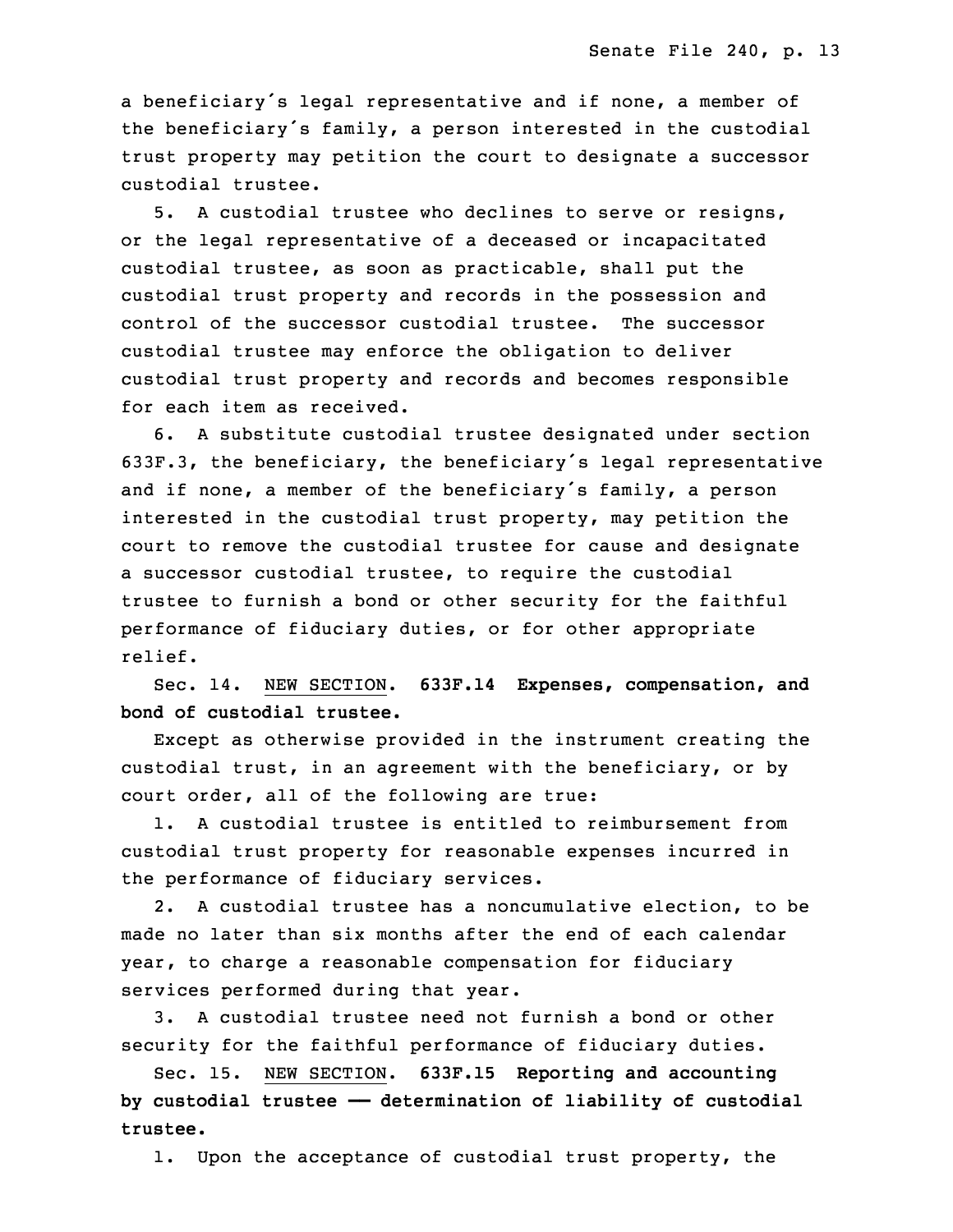custodial trustee shall provide <sup>a</sup> written statement describing the custodial trust property and shall thereafter provide <sup>a</sup> written statement of the administration of the custodial trust property as follows:

5 *a.* Once each year.

6 *b.* Upon request at reasonable times, but not more than quarterly during any calendar year, by the beneficiary or the beneficiary's legal representative.

9 *c.* Upon resignation or removal of the custodial trustee.

d. Upon termination of the custodial trust.

 2. The statements must be provided to the beneficiary or to the beneficiary's legal representative, if any. Upon termination of the beneficiary's interest, the custodial trustee shall furnish <sup>a</sup> current statement to the person to whom the custodial trust property is to be delivered.

3. A substitute or successor custodial trustee designated under section 633F.3, a beneficiary, the beneficiary's legal representative, a member of the beneficiary's family, or a person interested in the custodial trust property may petition the court for an accounting by the custodial trustee or the custodial trustee's legal representative.

 4. <sup>A</sup> successor custodial trustee may petition the court for an accounting by a predecessor custodial trustee.

 5. In an action or proceeding under this chapter or in any other proceeding, the court may require or permit the custodial trustee or the custodial trustee's legal representative to account. The custodial trustee or the custodial trustee's legal representative may petition the court for approval of final accounts.

6. If a custodial trustee is removed, the court shall require an accounting and order delivery of the custodial trust property and records to the successor custodial trustee and the execution of all instruments required for transfer of the custodial trust property.

7. On petition of the custodial trustee or any person who could petition for an accounting, the court, after notice to interested persons, may issue instructions to the custodial trustee or review the propriety of the acts of a custodial trustee or the reasonableness of compensation determined by the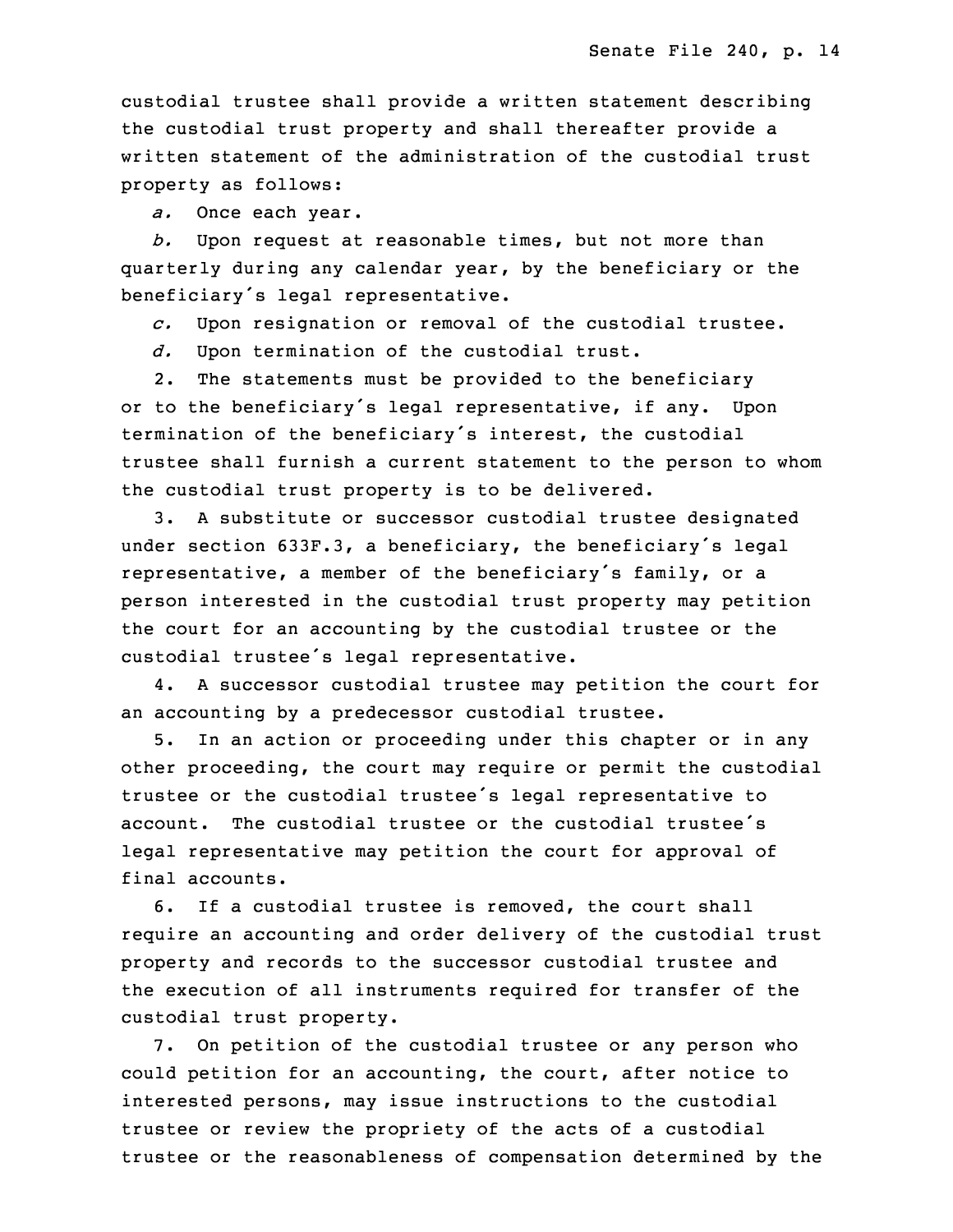custodial trustee for the services of the custodial trustee or others.

7 Sec. 16. NEW SECTION. **633F.16 Limitations of action against** 8 **custodial trustee.**

1. Except as provided in subsection 3, unless previously barred by adjudication, consent, or limitation, a claim for relief against <sup>a</sup> custodial trustee for accounting or breach of duty is barred as to <sup>a</sup> beneficiary, <sup>a</sup> person to whom custodial trust property is to be paid or delivered, or the legal representative of an incapacitated or deceased beneficiary or payee who either:

a. Has received an accounting or other statement adequately disclosing the matter unless an action or proceeding to assert the claim is commenced within one year after receipt of such accounting or statement.

b. Has not received an accounting or other statement adequately disclosing the matter unless an action or proceeding to assert the claim is commenced within three years after the termination of the custodial trust.

 2. For the purpose of subsection 1, <sup>a</sup> beneficiary or <sup>a</sup> person to whom custodial trust property is to be paid or delivered, is deemed to have received an accounting or other statement, in the following instances:

a. In the case of an adult who is reasonably capable of understanding the accounting or other statement if it is personally received by such person.

31 *b.* In the case of an adult who is not reasonably capable of understanding the accounting or other statement, if it is received by such adult person's legal representative, and if none, then if received by a guardian ad litem, court visitor, or other person appointed for this purpose.

 *c.* In the case of <sup>a</sup> minor, if it is received by <sup>a</sup> person who has authority to consent on the minor's behalf, and if none, then if received by a guardian ad litem, court visitor, or other person appointed for this purpose.

5 3. Except as provided in subsection 4, <sup>a</sup> claim for relief to recover from a custodial trustee for fraud, misrepresentation, or concealment related to the final settlement of the custodial trust or concealment of the existence of the custodial trust,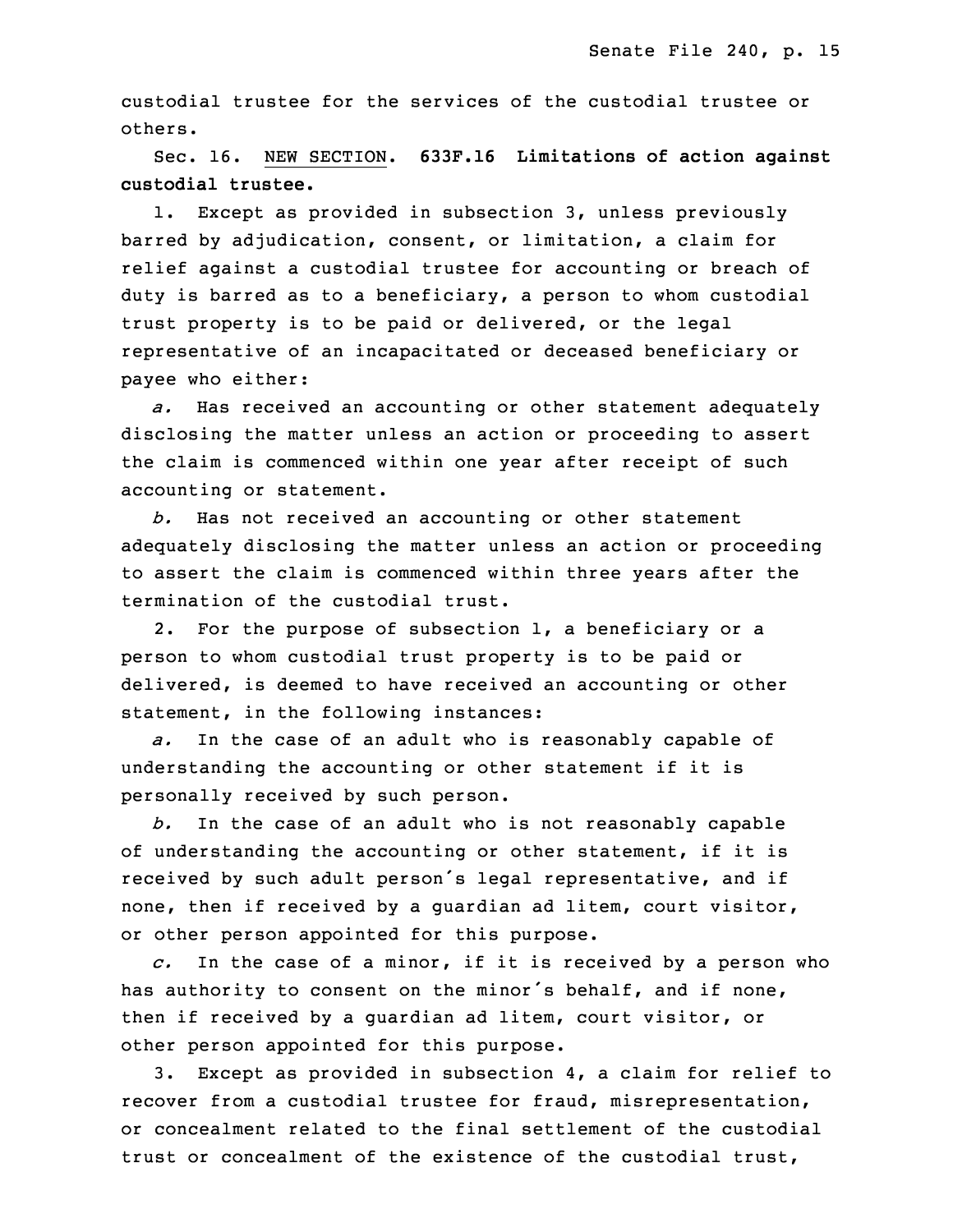is barred unless an action or proceeding to assert the claim is commenced within five years after the termination of the custodial trust.

 4. Unless an accounting or other statement adequately disclosing the matter was provided as set forth above, a claim for relief is not barred by this section if the claimant is or was any of the following:

a. A minor, until the earlier of one year after the claimant becomes an adult or dies; an incapacitated adult, until the earliest of one year after the following:

(1) The appointment of a legal representative.

(2) The removal of the incapacity.

(3) The death of the claimant.

 *b.* An adult, now deceased, who was not incapacitated, until one year after the claimant's death.

Sec. 17. NEW SECTION. **633F.17 Distribution on termination.**

1. Upon termination of a custodial trust, the custodial trustee shall transfer the unexpended custodial trust property:

a. To the beneficiary, if not incapacitated or deceased.

<sup>28</sup> *b.* To the beneficiary's legal representative or other recipient designated by the court for an incapacitated beneficiary.

<sup>31</sup> *c.* Upon the beneficiary's death, in the following order:

(1) As last directed in a writing signed by the deceased beneficiary while not incapacitated and received by the custodial trustee during the life of the deceased.

(2) As designated in the instrument creating the custodial trust.

(3) To the estate of the deceased beneficiary.

2. The direction to the custodial trustee by a beneficiary who is not incapacitated, for distribution on termination of the custodial trust may be in any written form clearly identifying the distributee and may be substantially similar to the following:

I, \_\_\_\_\_\_\_\_\_\_\_\_\_\_\_\_\_\_ (name of beneficiary) hereby direct (name of custodial trustee) as custodial trustee, to transfer and pay the unexpended balance of the custodial trust property of which <sup>I</sup> am beneficiary to as distributee on the termination of the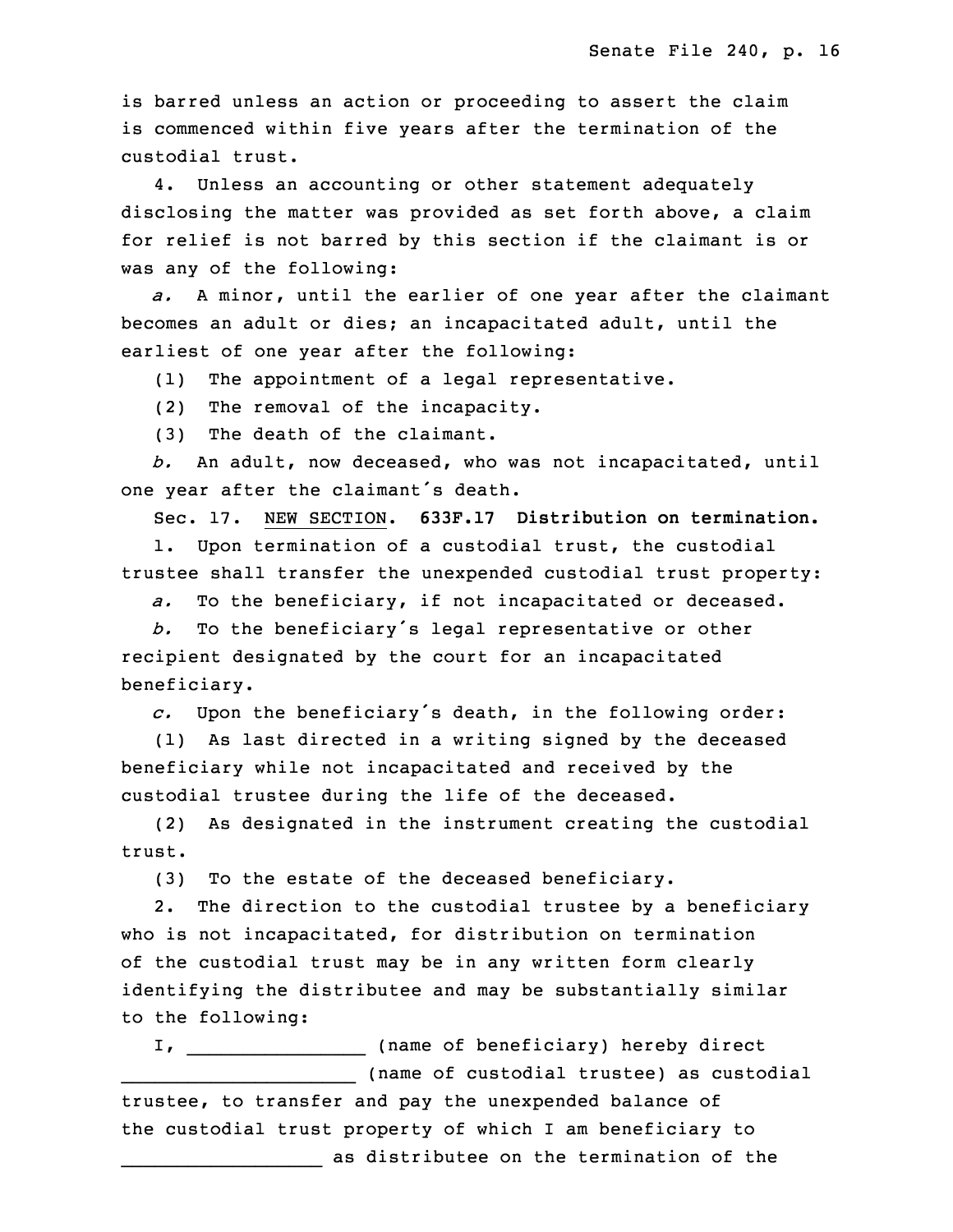| trust at my death. In the event of the prior death of |    |
|-------------------------------------------------------|----|
| above named as distributee, I designate               | as |
| distributee of the custodial trust property.          |    |
| (signature of beneficiary).<br>Signed                 |    |
| Date                                                  |    |
| Receipt Acknowledged:<br>(signature of                |    |
| custodial trustee)                                    |    |

Date

\_\_\_\_\_\_\_\_\_\_\_\_\_\_\_\_\_\_\_

 3. If, when the custodial trust would otherwise terminate, the distributee is incapacitated, the custodial trust continues for the use and benefit of the distributee as beneficiary until the incapacity is removed or the custodial trust is otherwise terminated.

4. Death of a beneficiary does not terminate the power of the custodial trustee to discharge obligations of the custodial trustee or beneficiary incurred before the termination of the custodial trust.

30 Sec. 18. NEW SECTION. **633F.18 Methods and forms for** 31 **creating custodial trusts.**

1. If a transaction, including a declaration with respect to or a transfer of specific property, otherwise satisfies applicable law, the criteria of section 633F.2 are satisfied by any of the following:

 *a.* The execution and either delivery to the custodial trustee or recording of an instrument in substantially the following form:

TRANSFER UNDER THE IOWA UNIFORM CUSTODIAL TRUST ACT

I, \_\_\_\_\_\_\_\_\_\_\_\_\_ (name of transferor or name and representative capacity if a fiduciary), transfer to \_\_\_\_\_\_\_\_\_\_\_ (name of trustee other than transferor), as custodial trustee for

(name of beneficiary) as beneficiary and as distributee on termination of the trust in absence of direction by the beneficiary under the Iowa Uniform Custodial Trust Act, the following:

(Insert a description of the custodial trust property legally sufficient to identify and transfer each item of property).

15 If \_\_\_\_\_\_\_\_\_\_ (name of trustee other than transferor) declines to serve or ceases to serve as custodial trustee for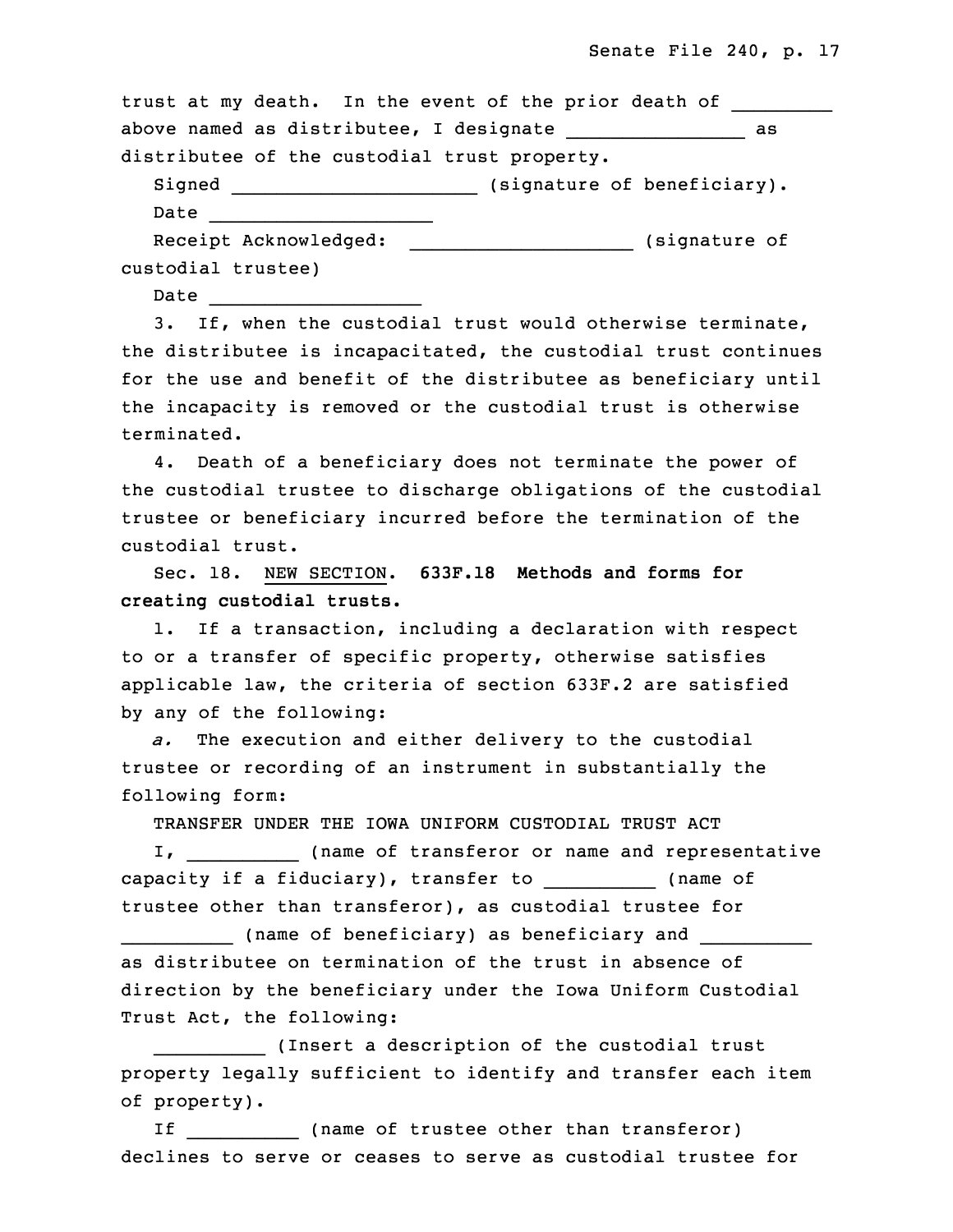any reason, then I designate \_\_\_\_\_\_\_\_\_\_\_\_ (name of substitute or successor custodial trustee) as substitute or successor custodial trustee.

 $\overline{\phantom{a}}$  , and the contribution of the contribution of the contribution of the contribution of the contribution of the contribution of the contribution of the contribution of the contribution of the contribution of the

Dated:  $\frac{1}{2}$  , and the set of the set of the set of the set of the set of the set of the set of the set of the set of the set of the set of the set of the set of the set of the set of the set of the set of the set of the set Signature:

 *b.* The execution and the recording or giving notice of its execution to the beneficiary of an instrument in substantially the following form:

25 DECLARATION OF TRUST UNDER IOWA UNIFORM CUSTODIAL TRUST ACT I, \_\_\_\_\_\_\_\_\_\_\_\_\_ (name of owner of property), declare that henceforth I hold as custodial trustee for \_\_\_\_\_\_\_\_\_\_\_\_ (name of beneficiary other than transferor) as beneficiary and \_\_\_\_\_\_\_\_\_ as distributee on termination of the trust in absence of direction by the beneficiary under the Iowa Uniform Custodial Trust Act, the following: \_\_\_\_\_\_\_\_\_\_\_\_ (Insert a description of the custodial trust property legally sufficient to identify and transfer each item of property). If I cease to serve as custodial trustee for any reason, then I designate \_\_\_\_\_\_\_\_\_\_ (name of substitute or successor custodial trustee) as successor custodial trustee.

Dated:

Signature:

 2. Customary methods of transferring or evidencing ownership of property may be used to create a custodial trust, including any of the following:

 $\overline{\phantom{a}}$  , and the contribution of the contribution of the contribution of the contribution of the contribution of the contribution of the contribution of the contribution of the contribution of the contribution of the

\_\_\_\_\_\_\_\_\_\_\_\_\_\_\_\_\_\_\_\_

a. Registration of a security in the name of a trust company, an adult other than the transferor, or the transferor if the beneficiary is other than the transferor, designated in substance "as custodial trustee for \_\_\_\_\_\_\_\_\_\_\_\_\_\_\_\_\_\_ (name of beneficiary) under the Iowa Uniform Custodial Trust Act".

 *b.* Delivery of <sup>a</sup> certificated security, or <sup>a</sup> document necessary for the transfer of an uncertificated security, together with any necessary endorsement, to an adult other than the transferor or to a trust company as custodial trustee, accompanied by an instrument in substantially the form prescribed in subsection 1, paragraph  $\tilde{a}$ .

18 *c.* Payment of money or transfer of <sup>a</sup> security held in the name of a broker or a financial institution or its nominee to a broker or financial institution for credit to an account in the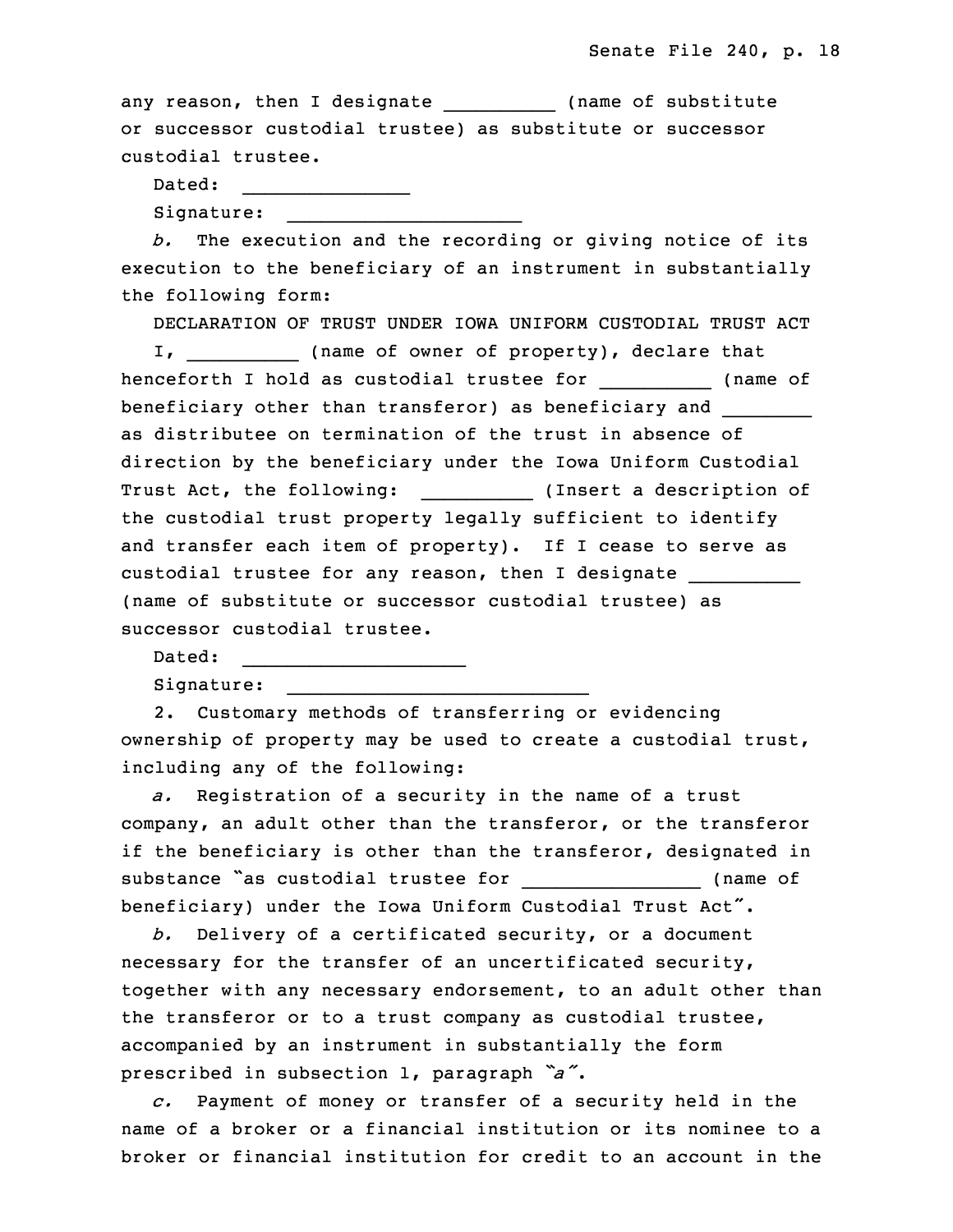name of <sup>a</sup> trust company, an adult other than the transferor, or the transferor if the beneficiary is other than the transferor, designated in substance: "as custodial trustee for

(name of beneficiary) under the Iowa Uniform Custodial Trust Act".

d. Registration of ownership of a life or endowment insurance policy or annuity contract with the issuer in the name of a trust company, an adult other than the transferor, or the transferor if the beneficiary is other than the transferor, designated in substance: "as custodial trustee for

\_\_\_\_\_\_\_\_\_\_\_\_\_\_\_\_ (name of beneficiary) under the Iowa Uniform Custodial Trust Act".

33 *e.* Delivery of <sup>a</sup> written assignment to an adult other than the transferor or to a trust company whose name in the assignment is designated in substance by the words: "as custodial trustee for (name of beneficiary) under the Iowa Uniform Custodial Trust Act".

3 *f.* Irrevocable exercise of <sup>a</sup> power of appointment, pursuant to its terms, in favor of <sup>a</sup> trust company, an adult other than the donee of the power, or the donee who holds the power if the beneficiary is other than the donee, whose name in the appointment is designated in substance: "as custodial trustee for (name of beneficiary) under the Iowa Uniform Custodial Trust Act".

10 *g.* Delivery of <sup>a</sup> written notification or assignment of <sup>a</sup> right to future payment under <sup>a</sup> contract to an obligor which transfers the right under the contract to <sup>a</sup> trust company, an adult other than the transferor, or the transferor if the beneficiary is other than the transferor, whose name in the notification or assignment is designated in substance: "as custodial trustee for \_\_\_\_\_\_\_\_\_\_\_\_\_\_\_\_\_\_\_\_\_ (name of beneficiary) under the Iowa Uniform Custodial Trust Act".

h. Execution, delivery, and recordation of a conveyance of an interest in real property in the name of a trust company, an adult other than the transferor, or the transferor if the beneficiary is other than the transferor, designated in substance: "as custodial trustee for \_\_\_\_\_\_\_\_\_\_\_\_\_\_\_\_\_ (name of beneficiary) under the Iowa Uniform Custodial Trust Act". *i.* Issuance of <sup>a</sup> certificate of title by an agency of <sup>a</sup>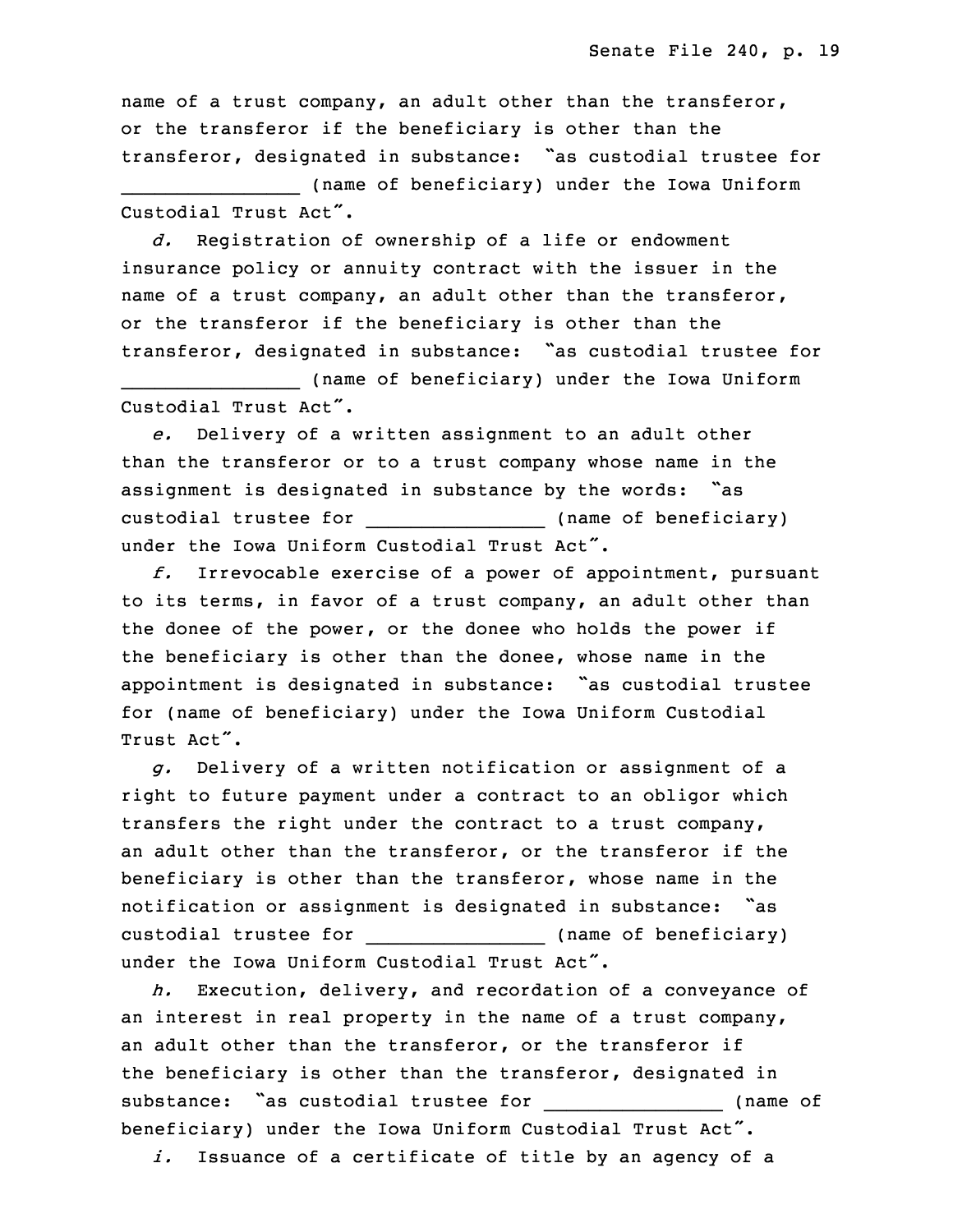state or of the United States which evidences title to tangible personal property:

 $(1)$  Issued in the name of a trust company, an adult other than the transferor, or the transferor if the beneficiary is other than the transferor, designated in substance: "as custodial trustee for \_\_\_\_\_\_\_\_\_\_\_\_\_\_\_\_\_\_\_\_\_\_\_\_\_ (name of beneficiary) under the Iowa Uniform Custodial Trust Act".

(2) Delivered to a trust company or an adult other than the transferor or endorsed by the transferor to that person, designated in substance: "as custodial trustee for

\_\_\_\_\_\_\_\_\_\_\_\_\_\_\_\_ (name of beneficiary) under the Iowa Uniform Custodial Trust Act".

 *j.* Execution and delivery of an instrument of gift to <sup>a</sup> trust company or an adult other than the transferor, designated in substance: "as custodial trustee for \_\_\_\_\_\_\_\_\_\_\_\_\_\_\_\_ (name of beneficiary) under the Iowa Uniform Custodial Trust Act".

6 Sec. 19. NEW SECTION. **633F.19 Applicable law.**

1. This chapter applies to a transfer or declaration creating a custodial trust that refers to this chapter if, at the time of the transfer or declaration, the transferor, beneficiary, or custodial trustee is a resident of or has its principal place of business in this state or custodial trust property is located in this state. The custodial trust remains subject to this chapter despite a later change in residence or principal place of business of the transferor, beneficiary, or custodial trustee, or removal of the custodial trust property from this state.

2. A transfer made pursuant to an act of another state substantially similar to this chapter is governed by the law of that state and may be enforced in this state.

20 Sec. 20. NEW SECTION. **633F.20 Uniformity of application and construction.**

 This chapter shall be applied and construed to effectuate its general purpose to make uniform the law with respect to the subject of this chapter among states enacting it.

25 Sec. 21. NEW SECTION. **633F.21 Short title.**

<sup>26</sup> This chapter shall be known and may be cited as the *"Iowa* 27 *Uniform Custodial Trust Act"*.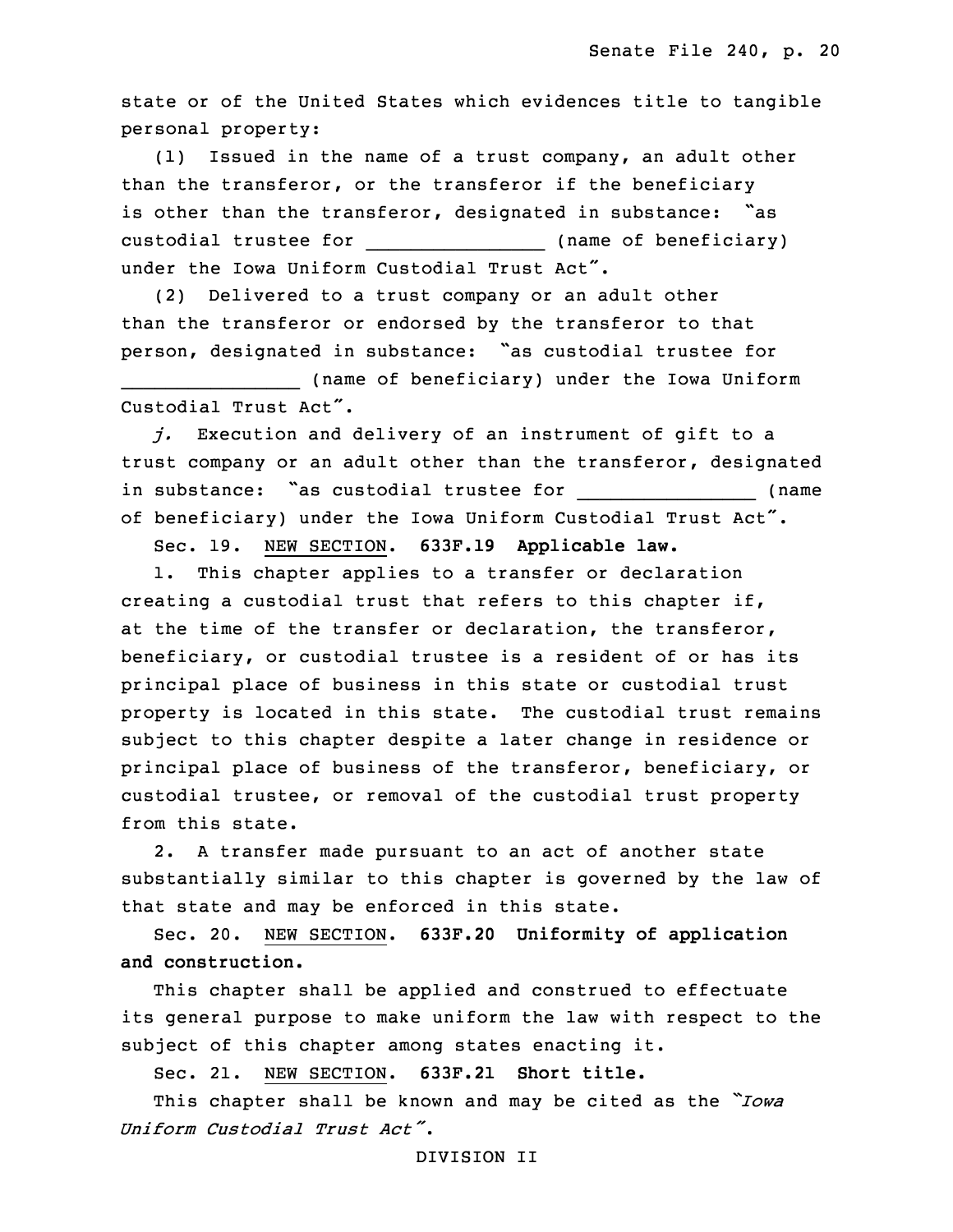#### 29 CONFORMING CHANGES

Sec. 22. Section 232D.503, Code 2021, is amended by adding the following new subsection:

NEW SUBSECTION. 6. If the court orders termination of a guardianship established under this chapter and the guardian has custody of any assets of a protected person who is a minor or was a minor at the time of the minor's death, the court shall order delivery of the minors assets to the minor or to <sup>a</sup> fiduciary acting under one or more of the following:

a. A conservatorship established for the minor.

 *b.* <sup>A</sup> personal representative appointed as <sup>a</sup> result of the minor's death.

6 *c.* A uniform transfer to minor account established for the minor pursuant to chapter 565B or the laws of any other state.

8 *d.* A uniform custodial trust account established for the minor pursuant to chapter 633F or the laws of any other state.

e. A college savings plan account established for the minor pursuant to Internal Revenue Code section 529 or chapter 12D or the laws of any other state.

13 *f.* An ABLE account established for the minor with disabilities pursuant to Internal Revenue Code section 529A or chapter 12I or the laws of any other state.

Sec. 23. Section 565B.6, subsection 3, paragraph c, Code 2021, is amended to read as follows:

c. The transfer is authorized by the court if all transfers, including the transfer to be made and prior transfers, exceed twenty-five fifty thousand dollars in value. Transfers by a personal representative, trustee, or conservator shall not be aggregated, but each personal representative, trustee, or conservator shall be treated separately.

 Sec. 24. Section 633.108, Code 2021, is amended to read as follows:

26 **633.108 Small distributions to minors —— payment.**

1. Whenever a minor person becomes entitled under the terms of a will to a bequest or legacy, or to a share of the estate of an intestate, and the value of the bequest, legacy, or share does not exceed the sum of twenty-five fifty thousand dollars, the personal representative may pay the bequest, legacy, or share to a custodian under any uniform transfers to minors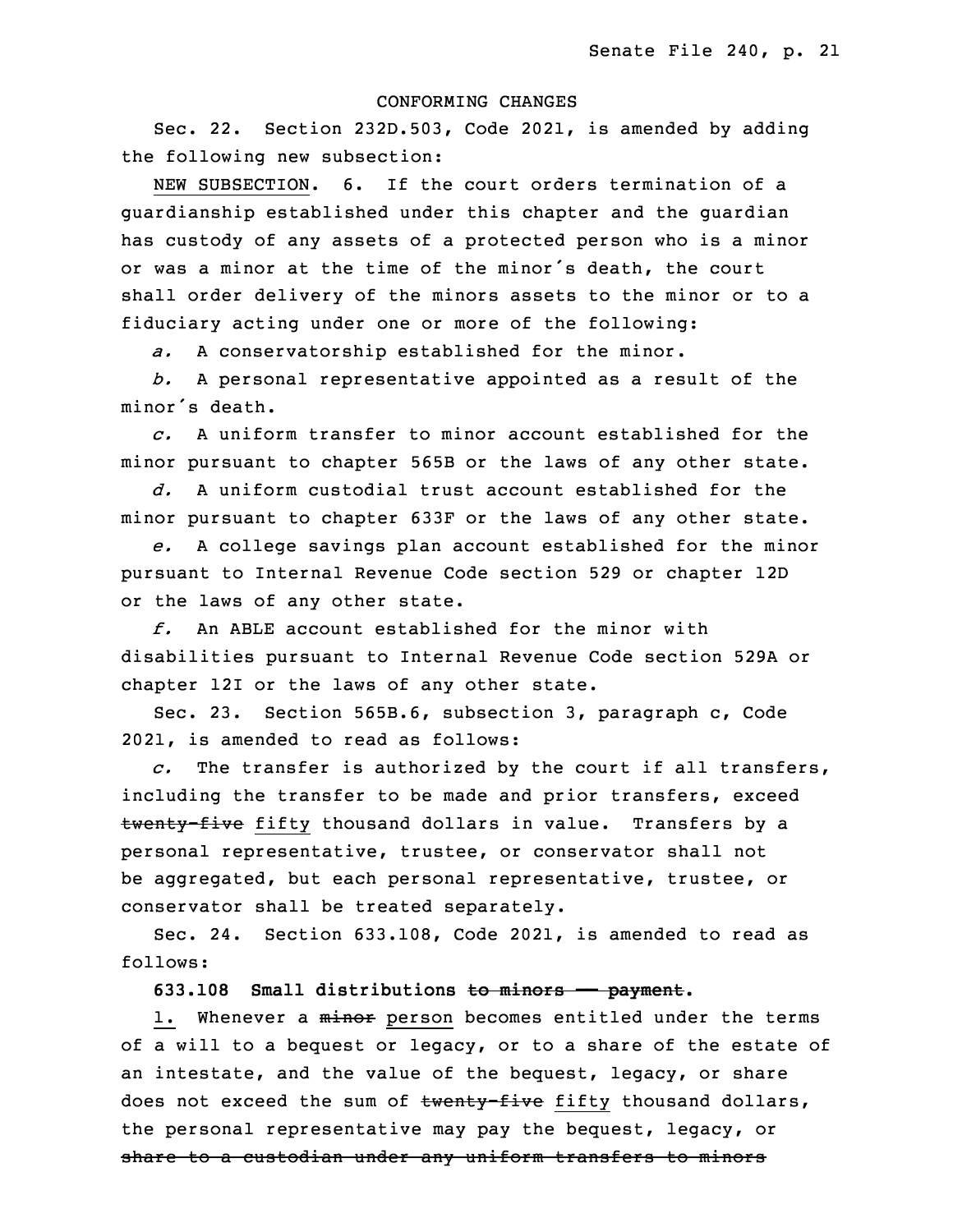Act interest to a fiduciary acting under one or more of the accounts referenced in subsection 2.

2. Receipt by the custodian, when presented to the court or filed with the report of distribution of the fiduciary, shall have the same force and effect as though the payment had been made to a duly appointed and qualified conservator for the minor. person entitled to them:

5 *a.* A uniform transfer to minor account established for the minor pursuant to chapter 565B or the laws of any other state.

7 *b.* A uniform custodial trust account established for the minor pursuant to chapter 633F or the laws of any other state.

9 *c.* <sup>A</sup> college savings plan account established for the minor pursuant to Internal Revenue Code section 529 or chapter 12D.

 *d.* An ABLE account established for the minor with disabilities pursuant to Internal Revenue Code section 529A or 13 chapter 12I.

 Sec. 25. Section 633.675, Code 2021, is amended by adding the following new subsection:

NEW SUBSECTION. 3A. The court shall terminate a conservatorship if it finds by clear and convincing evidence all of the following:

a. The value of the protected person's property is insufficient to justify the cost of administration.

 *b.* That continued administration of the conservatorship is not in the best interest of the protected person.

23 *c.* That <sup>a</sup> reasonable alternative exists under section 633.678 for managing the protected person's assets.

Sec. 26. Section 633.678, Code 2021, is amended to read as follows:

27 **633.678 Delivery of assets.**

1. Upon the termination of a conservatorship, all assets of the conservatorship shall be delivered, under direction of the eourt, to as ordered by the court to any of the following:

a. To the person or persons entitled to them.

32 *b.* To <sup>a</sup> custodian under <sup>a</sup> uniform transfers to minor account established for the protected person pursuant to chapter 565B or the laws of any other state.

35 *c.* To <sup>a</sup> custodial trustee under <sup>a</sup> uniform custodial trust account established for the protected person pursuant to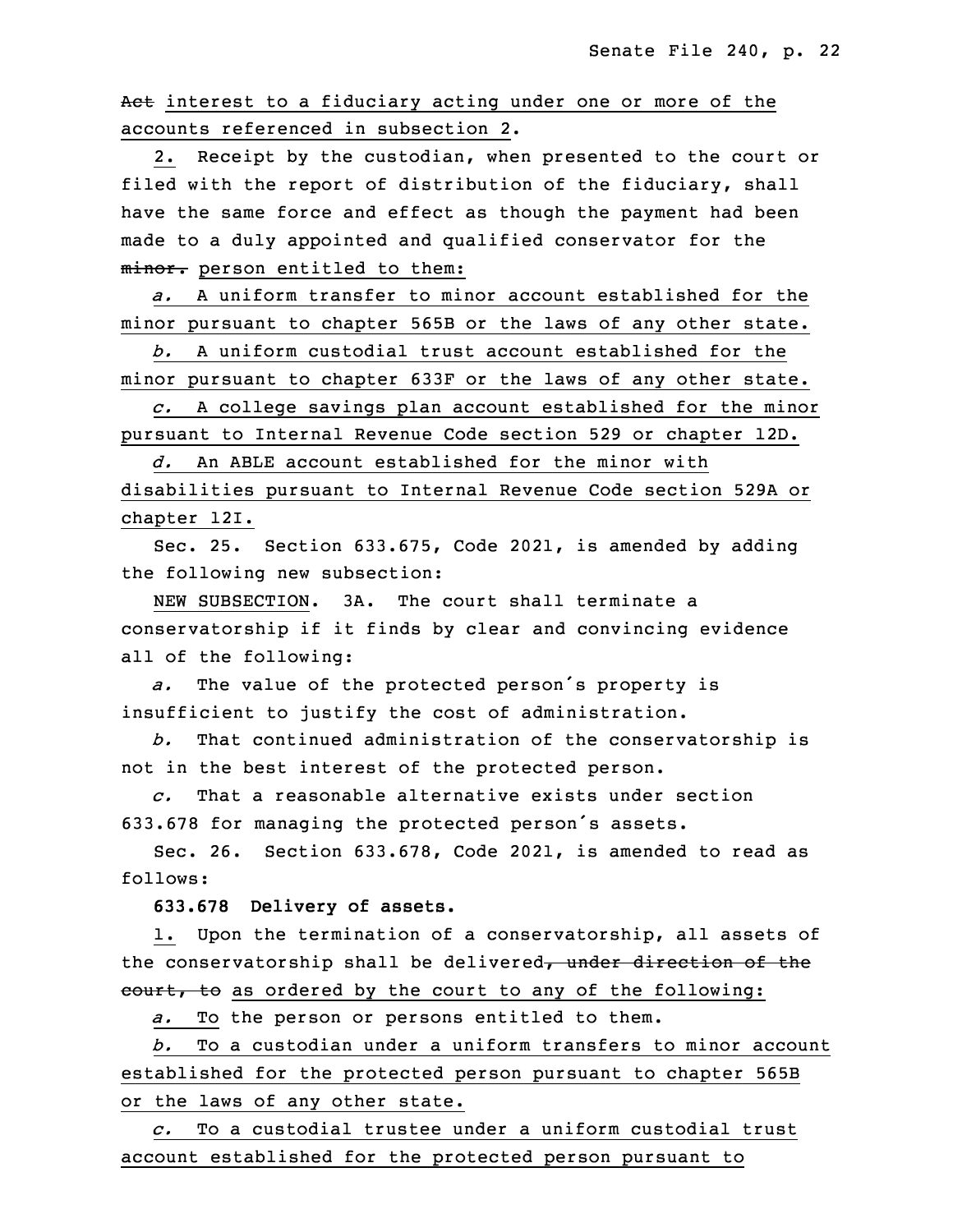chapter 633F or the laws of any other state.

3 *d.* To an account owner or participant under <sup>a</sup> college savings plan account established for the protected person 5 pursuant to Internal Revenue Code section 529 or chapter 12D or the laws of any other state.

7 *e.* To the account owner under an ABLE account established for the protected person with disabilities pursuant to Internal Revenue Code section 529A or chapter 12I or the laws of any other state.

 2. Delivery of the assets of an adult protected person under subsection 1, paragraphs *"b"* through *"e"*, shall have the same force and effect as if delivery had been made directly to the person or persons entitled to them. Delivery of the assets of a minor protected person under subsection 1, paragraphs  $\tilde{D}$ through "e", shall have the same force and effect as if delivery had been made to the protected person after attaining majority.

Sec. 27. Section 633.681, Code 2021, is amended to read as follows:

## 20 **633.681 Assets of minor ward exhausted Exhausted or minimal assets of minor protected person.**

1. When the assets of a minor ward's protected person's conservatorship are exhausted or consist of personal property only of an aggregate value not in excess of twenty-five fifty thousand dollars, the court, upon application or upon its own motion, may terminate the conservatorship. The order for termination shall direct the conservator to deliver any property remaining after the payment of allowed claims and expenses of administration to a custodian under any uniform transfers to minors Act. fiduciary acting under one or more of the following accounts:

a. A uniform transfer to minor account established for the minor pursuant to chapter 565B or the laws of any other state.

34 *b.* A uniform custodial trust account established for the minor pursuant to chapter 633F or the laws of any other state.

36 *c.* <sup>A</sup> college savings plan account established for the minor pursuant to Internal Revenue Code section 529 or chapter 12D or the laws of any other state.

39 *d.* An ABLE account established for the minor with disabilities pursuant to Internal Revenue Code section 529A or